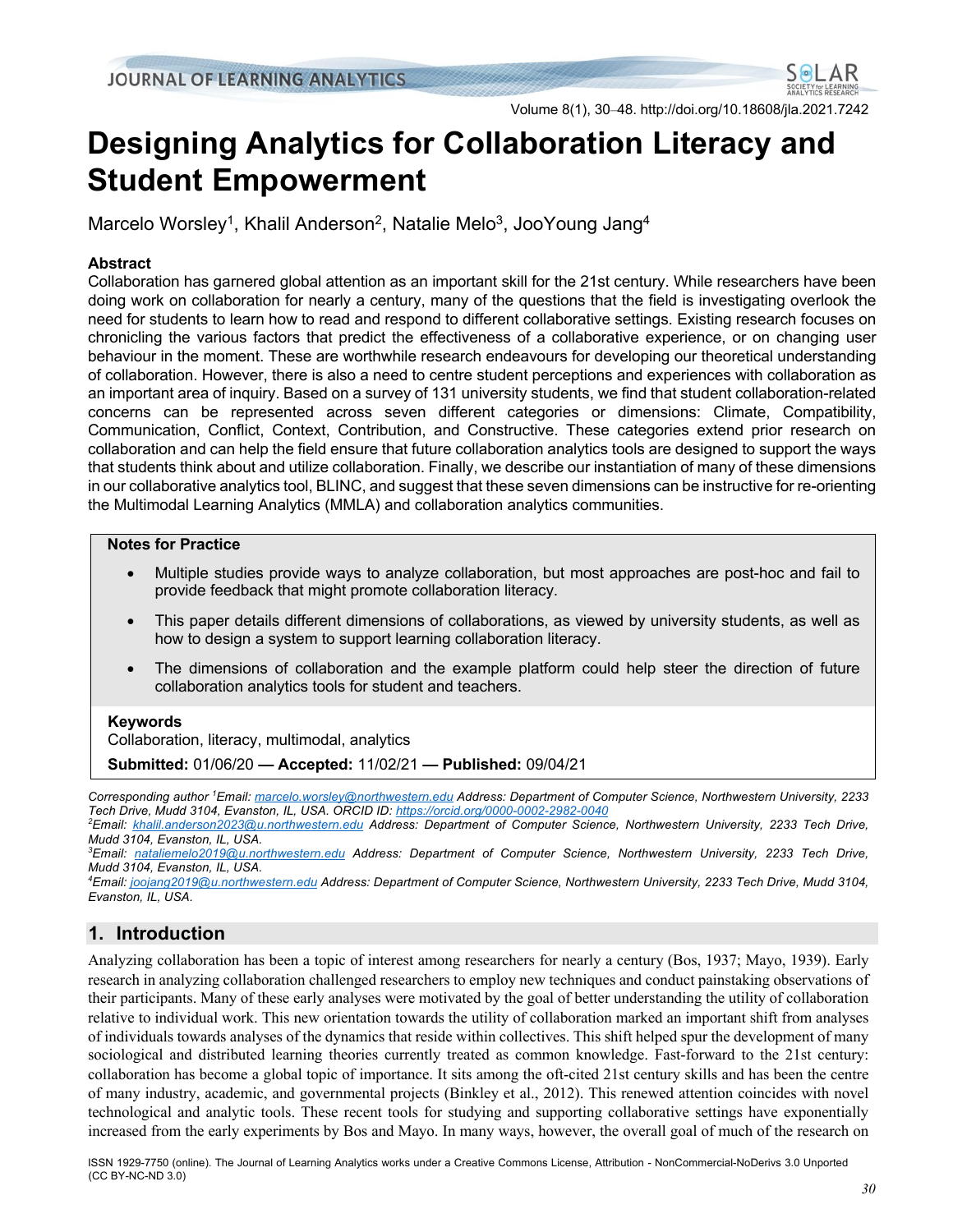collaboration has not experienced a complementary exponential shift. Much of the early work aimed to chronicle the ways that individuals collaborate, and understand the conditions associated with achieving improved outcomes through collaboration. Contemporary research takes on many of the same types of questions, by interrogating what enables groups to succeed (Borge & Rosé, 2016; Terken & Sturm, 2010; Worsley & Blikstein, 2018; Spikol, 2017). Armed with a novel set of multimodal sensors, researchers are able to study this question with a much more focused, yet broader reaching lens than mid-20th century researchers. Some researchers have begun to think more critically about how to influence the course of a collaborative experience through innovative interfaces and other orchestration strategies (Schneider et al., 2018; Dillenbourg et al., 2011; Berland, Davis, & Smith, 2015; Praharaj, Scheffel, Drachsler, & Specht, 2018). However, we propose that achieving the type of exponential changes in collaboration research, and collaboration analytics that many researchers want to see, requires an additional dimension that re-considers how we situate work on collaboration. As a complement to research that chronicles the collaborative experience through multimodal sensors, we resonate with the idea of advancing the notion of collaboration literacy (Worsley & Ochoa, 2020). Collaboration literacy speaks to the importance of being able to both read and respond to a collaborative setting. Worsley & Ochoa (2020) define collaboration literacy as

The ability to ascertain and respond to changes in the quality of a collaborative experience. From the student perspective this amounts to being conscious of one's own contribution to a group, as well as the awareness and ability to intervene in order to ensure a strong collaboration. From the teacher perspective this includes awareness of how different groups are progressing, being able to respond to those groups in a timely fashion, and developing prompts and activities that afford good collaboration.

From this definition, particularly the part about the teacher perspective, it is clear that the goal of collaboration literacy is not to discredit the existing research on collaboration. On the contrary, advancing the field's understanding of collaboration processes and creating novel interventions and interfaces to support students and teachers is important. Instead, as we see it, the goal of positioning collaboration as a literacy extends current work on collaboration and collaboration analytics to more explicitly consider student development of collaboration skills and awareness. To this point, the current paper aims to answer the following research questions:

- 1. In what ways do students conceptualize their needs related to collaboration?
- 2. How might we instantiate those ideas in the design of collaboration analytics technologies?

We address the first research question by presenting our findings from a survey of 131 university students about their perceptions and experiences with collaboration. We suggest that students' prior experiences have contributed to their growth and development of different collaboration skills, but believe that there are important ways that researchers and practitioners can intentionally design to promote collaboration literacy. Concretely, we find that student perceptions and descriptions of collaboration can reasonably be grouped into seven categories, described in more detail later. We suggest that these categories are a primary contribution that other researchers and designers can use as they consider ways that their proposed and existing platforms provide a means to empower students. We answer the second research question by providing examples of how to incorporate the different dimensions into the design of collaboration analytics tools. Specifically, we draw examples from the design of our collaboration analytics tool, BLINC (Building Literacy in In-Person Collaboration). While we will not describe all aspects of the platform design, we will touch on several of the features that closely map onto the needs and preferences that students described within the seven categories. The BLINC tool also exemplifies ways that an innovative technical architecture combined with Multimodal Learning Analytics (MMLA) can be used to support the goal of growing collaboration literacy.

While student perspectives are a primary orientation for this project, we are also influenced by the novel body of literature that learning analytics and collaboration scholars have contributed to the field. Hence, the next section will present some of the relevant prior work that informs our approach. We then describe our survey study, and the analytic approaches used to interrogate that data. Afterwards, we move into a discussion of the categories that emerged from student responses and provide both descriptions and examples of each category. The discussion of categories is followed by a description of the BLINC platform that emphasizes ways in which it aligns with the seven categories.

## **2. Literature Review**

The work we describe in this paper is heavily influenced by a collection of prior research on MMLA, educational dashboards, and teacher analytics, specifically.

#### **2.1.Multimodal Learning Analytics: Tools, Techniques, and Relevant Constructs**

Conceptually, this paper is heavily motivated by both the affordances and shortcomings of current work in MMLA. At a high level, researchers doing work with MMLA aim to examine and triangulate among a variety of modalities (e.g., audio, video, gesture, heart rate, electro-dermal activation, location, and eye tracking) to investigate the different ways that users may be demonstrating interest, engagement, or learning, for example.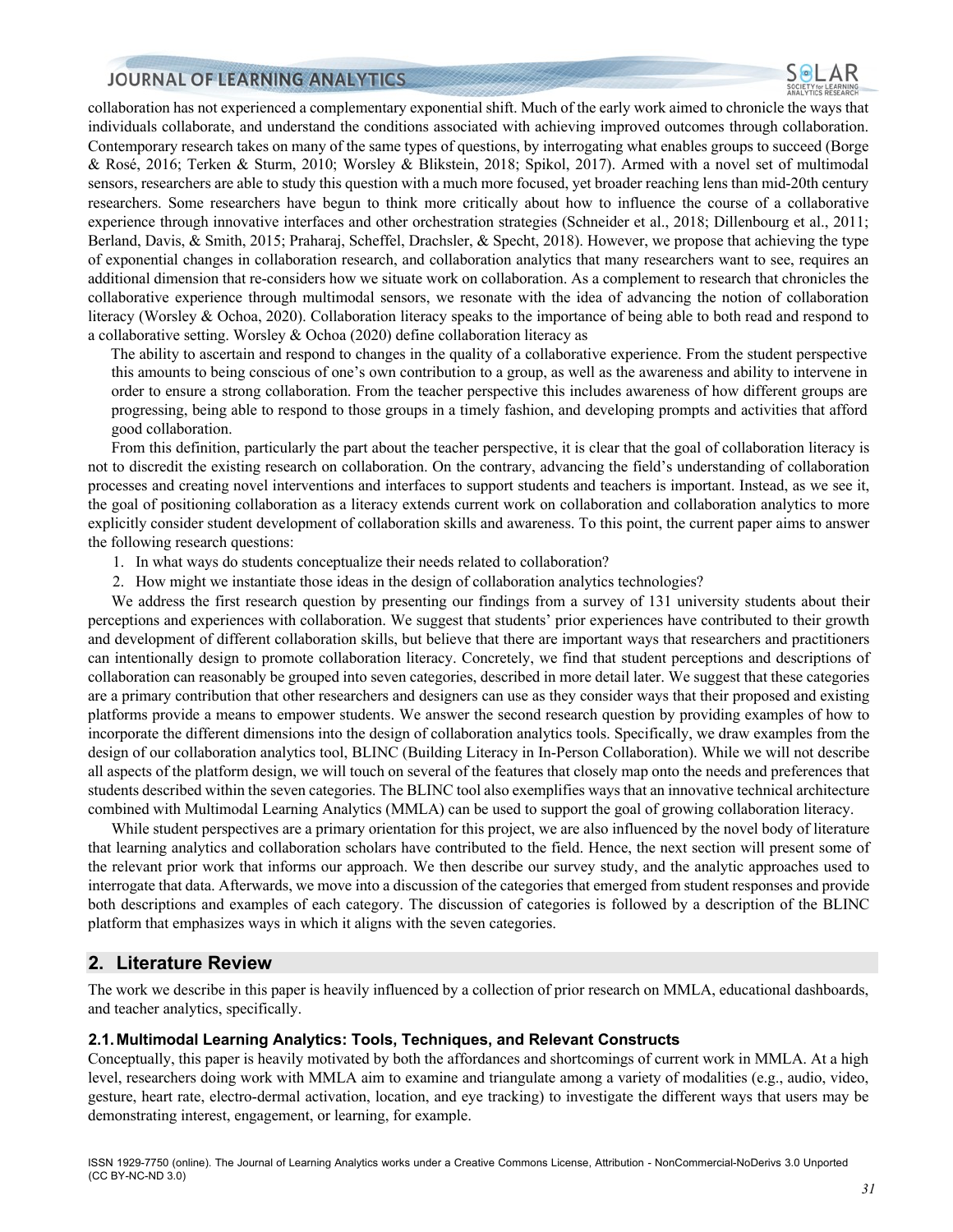Since its introduction, MMLA has had a strong connection to studying collaboration and collaborative problem solving. Much of the early work in this sub-field emerged out of the Mathematics Data Corpus (Oviatt, Cohen, & Weibel, 2013). The dataset provided researchers with access to audio, video, and digital pen data from groups of high school students completing a collection of mathematics problems. Some of the papers that used this dataset were able to demonstrate the ease with which predictions of domain expertise and knowledge of the answer could be determined using different features. For instance, Zhou, Hang, Oviatt, Yu, and Chen (2014) highlight the ways that the combination of multimodal data (written and spoken) could be used to predict the dominant domain expert within a group 100% of the time. This multimodal prediction greatly exceeded what could be garnered from an individual modality. Ochoa and colleagues did complementary work by surfacing the utility of relatively easy to extract features (Ochoa et al., 2013). Some of these features included the amount of time they used calculators, the writing speed, and the frequency that mathematical terminology is utilized, which are all effective for discriminating between domain experts and domain novices. While this work represented a strong first step for MMLA in support of studying collaboration, the learning context was limited, and the development of strategies that could be used to support student collaboration in real-time was missing. Instead, this work highlights features that are primarily relevant for researchers who may want to develop theories or tools to assess students participating in a collaboration, as opposed to finding ways to support student collaboration literacy.

Worsley and Blikstein (2015) expand the types of learning settings under consideration by studying pairs of students as they complete hands-on engineering design challenges. They also introduce specific learning interventions and examine how those treatments impact the overall process of the collaborative engineering design task. Like the previous work on MMLA, Worsley and Blikstein triangulate among several modalities: speech, gesture, and skin conductance. This multimodal data is used to construct prototypical multimodal engagement states that serve as the basis for interrogating each group's design process. This work, though, while having expanded to a hands-on learning context, once again focuses on post-hoc analysis and provides little in the way of direct feedback to the participants based on their group interactions.

Recent work by Cukurova, Luckin, Millan, and Mavrikis (2018) proposes non-verbal indexes for students' physical interactivity as a means to study collaborative problem-solving among high school and undergraduate students completing hands-on tasks. The paper specifically examines measures based on head direction and hand position to represent synchrony, accountability, equality, and intra-individual variability. Importantly missing from this analysis of collaboration practices, however, are the actual verbal cues, which the authors acknowledge can be central to studying group interactions. Beyond this, the study describes a platform that is utilized post-hoc, leaving the creation of a real-time system for future development.

The three papers mentioned here are a small subset of the many papers from the MMLA community that address collaboration-related constructs (Cukurova, Luckin, Mavrikis, & Millan, 2017; Cukurova et al., 2018; Schneider et al., 2018; Schneider & Pea, 2015; Worsley & Blikstein, 2018, 2015; Martinez-Maldonado et al., 2017; Martinez-Maldonado et al., 2019; Echeverria, Martinez-Maldonado, Shum, & Sydney, 2019; Vrzakova, Amon, Stewart, Duran, & Mello, 2020; Oviatt & Cohen, 2014). Collectively, prior work in MMLA and collaboration analytics highlights the many ways that MMLA can be used to identify and extract collaboration-relevant constructs. These constructs range from being individual and group-based, from unimodal to multimodal, and from literal to semantic (Worsley & Ochoa, 2020). However, one reality across most of this prior research is that the analyses are almost exclusively conducted after the completion of the activity (Worsley & Ochoa, 2020; Wise & Chiu, 2011). Hence, there is no closing the loop with the data being provided. While, there are instances of interactive table tops (Tse, Greenberg, Shen, & Forlines, 2007), or gesture-based systems that provide real-time information (Oviatt et al., 2013) about how much each student is participating, none of these platforms have really been developed with the goal of improving collaboration literacy. Instead, many existing tools were created to advance theories about collaborative problem solving, improve the quality of student work on the specific task, or provide insights for teachers. In contrast, the current paper primarily considers the need to help students develop collaboration literacy, which has not been extensively studied within the MMLA community.

#### **2.2.Educational Dashboards and Human-Centred Learning Analytics**

While not explicitly about supporting collaboration literacy, Reimers and Noevesky (2015) aim to centre student use of learning analytics dashboards as an important area of inquiry. Their specific study involved surveys of K–12 and university students about which features should be included within the student view of a learning management system (LMS). Student survey responses highlighted the importance of features like automatic assignment reminders, the ability to compare their progress with their peers, and integration with social media platforms. Given the specific context of an LMS and a fairly broad set of platform goals, Reimers and Noevesky (2015) do not provide much in the way of specific design considerations. However, their work is an early effort in a larger literature around human-centred learning analytics and the design of educational dashboards, and brings forth the importance of student voice.

More recent work has explicitly broader consideration of the different stakeholders within learning analytics (Alhadad, 2018; Teasley, 2015; Echeverria et al., 2018). Researchers have drawn attention to bridging between the theoretical and the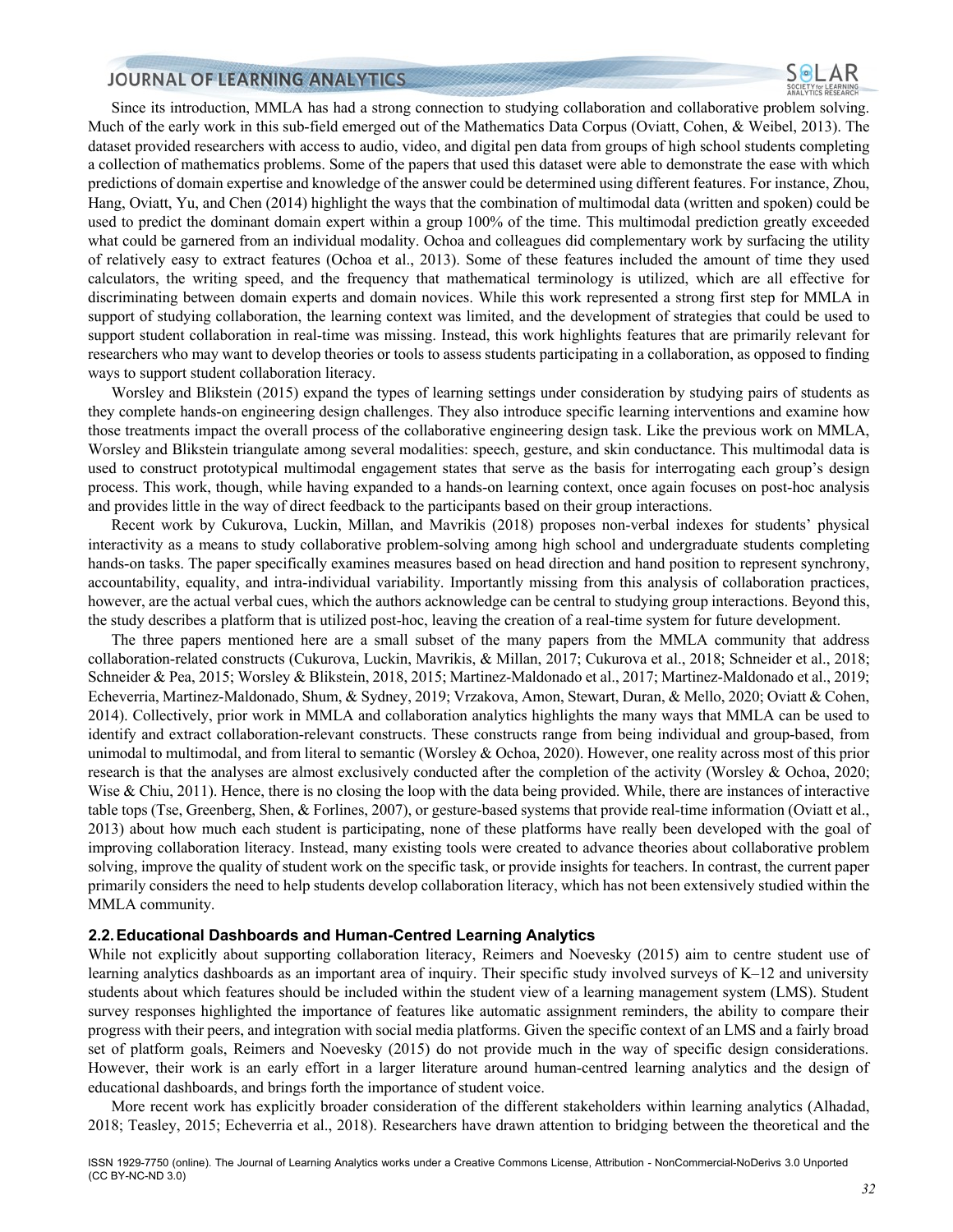practical. Alhabad refers to this distinction as visualizing data as a means for communication versus visualizing data as a research methodology. Especially in the case of visualizing data as a means of communication, it is important to leverage prior research from cognitive psychology that describes potential challenges with human attention and general graphic design best practices for focusing user attention (Williams, 2015). Echevarria et al. (2018) utilize the language of explanatory and exploratory visual learning analytics. Namely, they position researchers as engaging in exploratory work, and students and practitioners utilizing learning analytics for explanatory purposes. In line with the emphasis to support explanatory learning analytics, they discuss the importance of task alignment, and the contextual visibility of information. When students and practitioners engage with a dashboard, they typically do so with specific tasks in mind, and may only need certain information in specific contexts. These ideas generally align with a best practice around minimalism and supporting the ability for users to tell a story with the data (Williams, 2015; Alhadad, 2018; Echeverria et al., 2018). This idea of storytelling also speaks to the importance of supporting multiple interpretations of the data as well as avoiding generalizations and equating causation with correlation (Alhadad, 2018). These are all important considerations when designing and implementing educational dashboards that inform this work.

#### **2.3.Teacher Analytics**

Echeverria et al. (2018) also pushes into the domain of teacher analytics, a growing sub-area of learning analytics (LA) that aims to enable teachers to better understand and support their learners across a variety of learning configurations (Teasley, 2015). This work is dually motivated by the challenges posed by teaching large classes, and the availability of increasing amounts of data within learning management systems (Carbone, 1999; Dillenbourg et al., 2013; Gibbs, Jenkins, & Alan, 1992). While the current paper focuses on responding to student needs and preferences, the larger goal of collaboration literacy reasonably involves both students and teachers. To this point, teachers can play an important role in helping students develop collaboration skills. Hence, work to support teacher interactions with collaboration data and visualizations is also relevant to the current work. Additionally, many of the insights gathered from research on teacher analytics can be informative for thinking about the student experience and how student data is represented. However, as prior researchers have suggested (Van Leeuwen, Janssen, Erkens, & Brekelmans, 2015), the actual creation and study of these types of tools, for teachers or students, has scarcely been discussed within the LA community, even less so in the context of studying or supporting collaboration.

Van Leeuwen provides an early attempt to address this gap by conducting an experimental study with 40 pre-service teachers who were tasked with responding to different collaboration scenarios. More specifically, the paper describes two tools that were implemented to give the pre-service teachers a window into group progress in the form of the Concept Trail and Progress Statistics. Concept Trail tracks the specific topics discussed within a given group, and puts that data on a timeline. Progress Statistics looks at how many words students have entered into the text editor so that the teacher can ascertain how much progress students have made on the assignment. In their study, the authors found that pre-service teachers using these two tools were generally more responsive to students.

However, they did not see noticeable differences in pre-service teachers' abilities to identify problematic group interactions. Moreover, they found that since the Concept Trail was specifically providing information about the topics being discussed, pre-service teachers in the learning analytics condition (i.e., those who used the Concept Trail) tended to focus on conceptual problems while overlooking certain social indicators of collaboration challenges. Some of these factors may be influenced by the inexperience of pre-service teachers in the field. Even so, this analysis provides a number of relevant insights that inform our work.

First, the information provided certainly has an impact on what teachers and students will pay attention to. In order to ensure a smooth interaction across the different levels of collaboration, we have to be cognizant of what and how to present that information. Second, this study reiterates the importance of collaboration literacy in that providing data does not necessarily result in greater awareness of inequitable or otherwise unproductive collaboration practices. Third, the Van Leeuwen et al. (2015) study was conducted using fairly simple measures of collaboration quality. This is both promising and an opportunity for improvement. It is promising from the perspective that even the simplest measures can change the nature of participant behaviour during a collaborative experience. However, consistent with Worsley and Ochoa's (2020) taxonomy, Van Leeuwen et al. (2015) primarily focuses on very literal, individual level measures. While these can likely be used in beneficial ways, the need is to consider more complex patterns of collaboration through multimodal data. Moreover, as we will see from our analysis of student perceptions in the following section, many important dimensions of the collaboration experience are being overlooked within these simple representations. Hence, we position the current work as addressing an important gap in the kind of information being provided to both students and teachers about the collaboration process.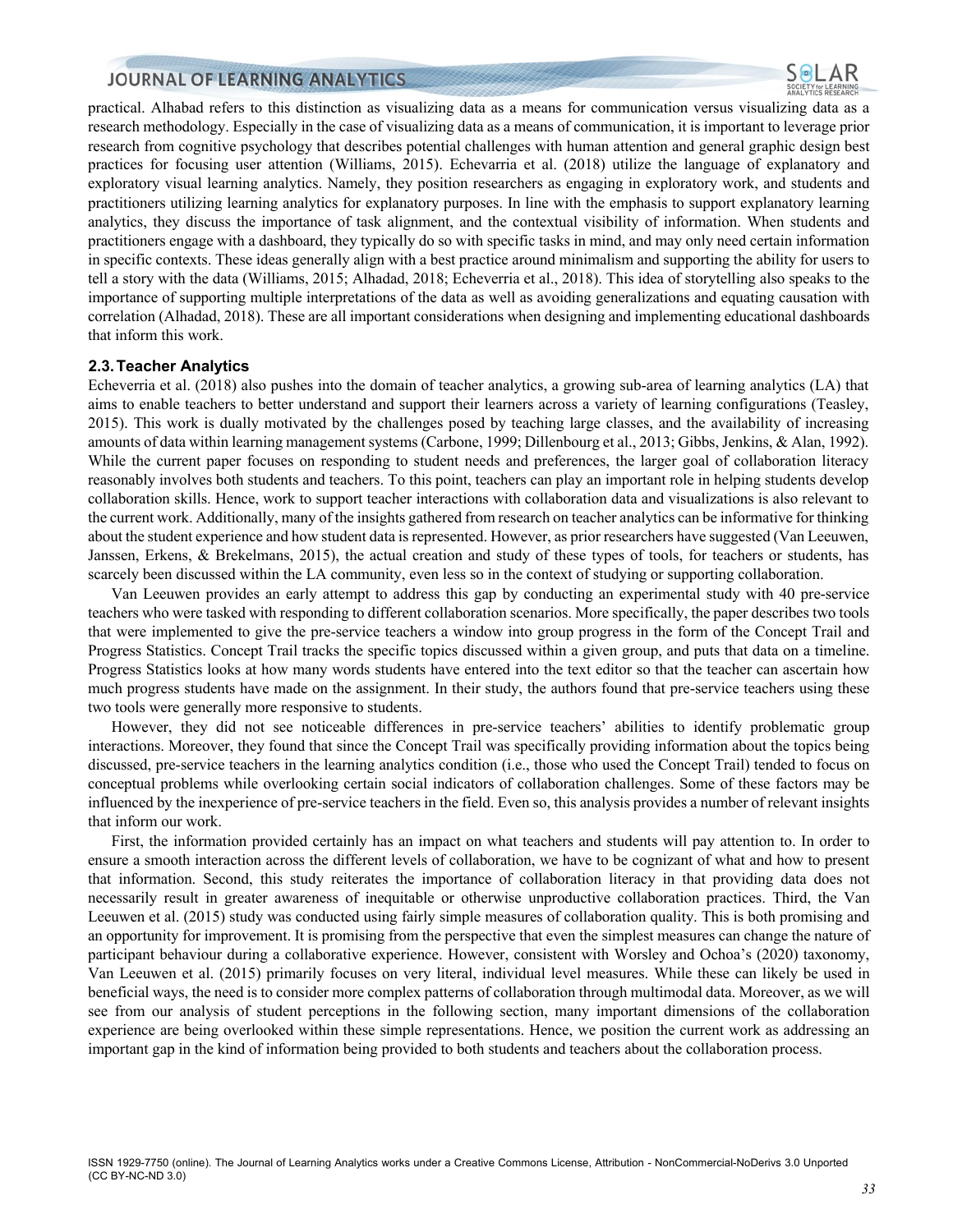# **3. Methods**

## **3.1.Participants**

Participants in this study were 131 university students from a private university in the United States. Most participants (124) were undergraduate students, two were masters students, and five were PhD students. First- and second-year students represented the majority of the pool, with 40 participants in each year. Twenty-two of the students were in third year and 26 were in fourth year. Two of the graduate students were in their fifth year. We received completed surveys from 87 of the 131 participants; however, partial responses are also included within this analysis. Individuals received \$5 compensation for finishing the survey and were also entered into a raffle for five \$50 gift cards.

## **3.2.Survey**

Each student was asked to complete a survey that posed questions about their perceptions and prior experiences with collaboration. Students answered two Likert-scale (questions 1 and 2) and six text-response questions about their collaboration experiences (questions 3–8):

- 1. How often do you collaborate on classwork in school settings (inside of classrooms, for class)?
- 2. How often do you collaborate on classwork outside of school settings (work done outside of the classroom, etc.)?
- 3. How would you describe a good collaboration?
- 4. What are some characteristics of a bad collaboration?
- 5. How do you deal with poor collaboration experiences?
- 6. What are some things you've been taught about collaboration and collaborating?
- 7. What advice would you give a high school student about how to collaborate most effectively in college?
- 8. In your ideal world, how would you want to learn how to collaborate?

Students also had the option of responding to a ninth question: If you have any other comments on collaboration, please provide them here. Thirty-one students responded to this optional question. Aggregate statistics from the two Likert scale questions will be briefly presented, complemented by an analysis of the free-response questions. The six free response questions required students to enter at least 75 characters each; they form the bulk of our analysis.

## **3.3.Likert Scale Question Analysis**

To the two Likert scale questions included in the survey — "How often do you collaborate on classwork in school settings (inside of classrooms, for class)?" and "How often do you collaborate on classwork outside of school settings (work done outside of the classroom, etc.)?" — students could respond Never, Sometimes, Regularly, or Everyday. To compare results from these two questions, responses were coded into ordinal values from  $1-4$  (Never = 1, Sometimes = 2, Regularly = 3, Everyday  $=$  4). This order matches that of the response options presented to participants. A two-tailed Wilcoxon signed-ranks test was used to compare the mean response value, specifically to determine if students reported collaborating at different rates in class versus outside of class.

#### **3.4.Free Response Question Analysis**

As learning analytics enthusiasts, we began our text analysis by leveraging different computational techniques for mining student responses. For example, we developed word clouds of term frequencies for the different questions. We also used topic modelling to examine any underlying and hard to observe models that could help inform our analysis. However, we found that these two approaches, as implemented, were insufficient for the level of specificity we wanted to include in the analysis. Instead, we borrowed techniques from grounded theory (Glaser & Strauss, 1967) in analyzing student responses to the free response questions. We supplemented this human coding with a quick text analysis of common words associated with each category.

The data was coded by four team members. The first step was for individual team members to highlight student responses that surfaced one or more key ideas. From these initial exemplars, we identified a set of overarching themes. These initial themes included broad topics such as Emotion, Communication, and Equal Work. After some discussion, a preliminary set of categories was proposed. This preliminary set included Content, Context, Climate, Communication, and Contribution. Group members met to collectively code a selection of 10 responses taken from different questions. The team reached consensus on those responses but refined the categories to be the following: Communication, Compatibility, Conflict Resolution, Context, Contribution, and Constructive. The Communication category combined Communication and Climate, Constructive replaced Content, and Compatibility was added. The four research team members each coded 300 of the 567 total responses. After individually coding 300 responses, the research team met to reassess the list of categories and proposed a few modifications. Namely, the Climate category was re-added, and Conflict Resolution was changed to simply Conflict. Next, the research team completed an additional round of coding based on updated categories and their definitions. Finally, each team member reviewed all of the codes assigned to each response and added and removed codes until there was a consensus among the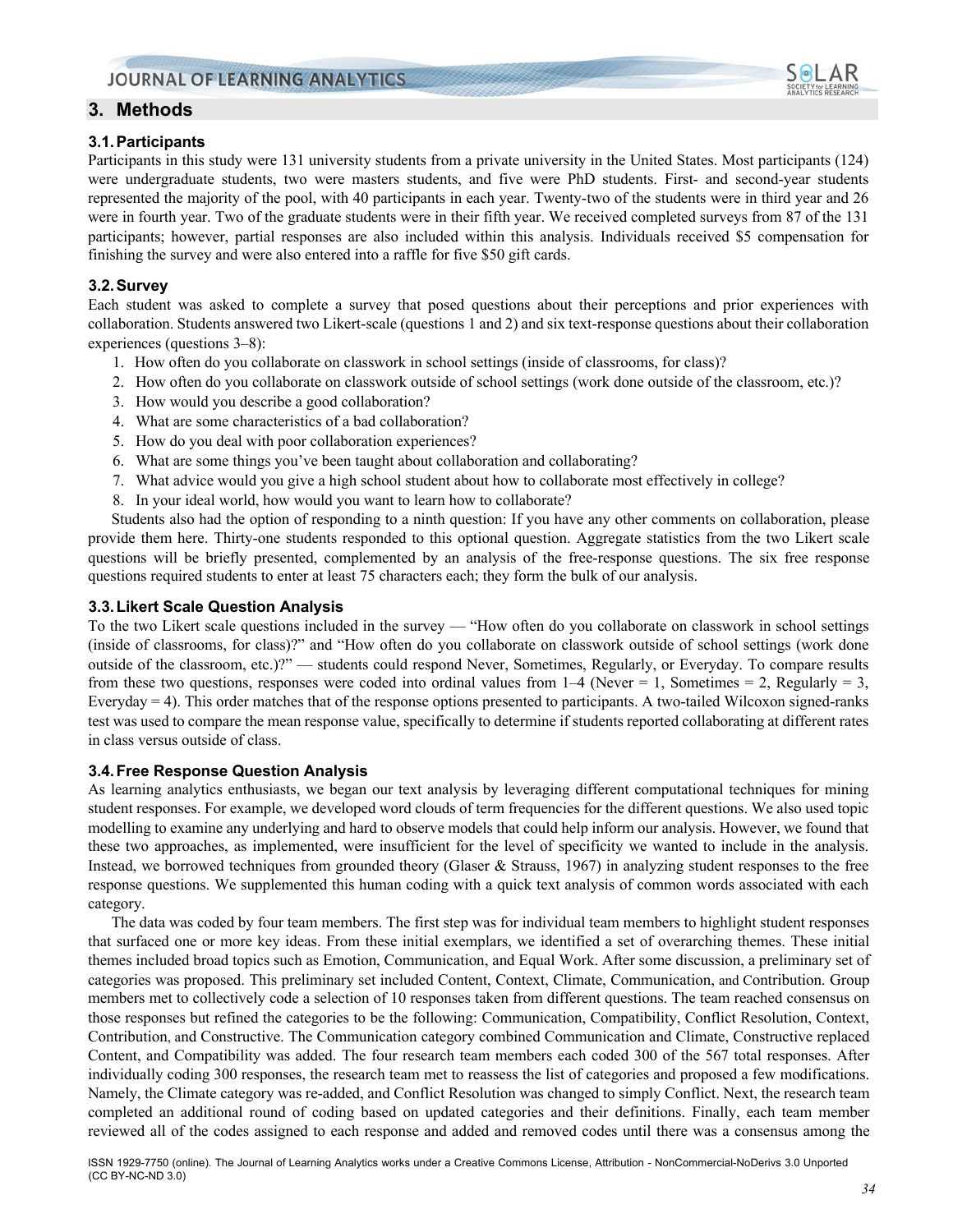

research team for all student responses. Hence, the data that we report in this paper comprise the codes that the entire research team agreed were applicable to each student response.

## **4. Findings**

### **4.1.Likert Scale Question Analysis**

The two Likert scale questions about the contexts where students practise collaboration provides the starting point for this analysis. Students were independently asked about how frequently they collaborate in classrooms, and outside of the classroom. Students could respond Never, Sometimes, Regularly, or Everyday. On average, students noted that they collaborate more frequently outside of class than they do in class ( $Z=-3.67$ ,  $p<0.001$ ). This, as we discuss later, has important implications for the design of collaboration analytics technologies and where the tools are deployed.

#### **4.2.Free Response Question Analysis**

Moving now to the free-response questions, our iterative coding process surfaced seven overarching topics. We suggest that these topics represent the ways that students perceive and experience collaboration. These topics include Climate, Communication, Compatibility, Conflict, Context, Contribution, and Constructive. The research team reached a consensus that these seven topics cover the broad categories that students mentioned in response to our survey questions. As we describe each category or dimension, it is important to note that they are not meant to be orthogonal, or mutually exclusive. On the contrary, as the reader will see, many of the categories reflect, or are influenced by, other categories. Even so, each category does appear to have several characteristic sub-dimensions. We do not consider these sub-dimensions to be predictors of collaboration quality; instead, they reflect the ways that students may see and interpret a given collaborative experience. Our presentation of each dimension will follow the same format. First, we present a short description of the category followed by a set of terms that most frequently occur within responses coded with this dimension. Next, we include an exposition of the different subdimensions of that category as evidenced through one or more quotations. Finally, we discuss the ways that the given dimension is discussed, or absent from, prior research on collaboration and/or learning analytics.

#### **4.2.1. Climate**

The Climate dimension refers to emotional or affective considerations of the collaboration. When we look at the most frequently occurring words from responses that received this code, a few exemplify the idea of Climate: ideas, open, help, try and respectful. Notably, students are thinking about the extent to which they are able to openly share ideas, in a respectful and welcoming environment. For example, one student wrote that bad collaboration can be characterized as an "overall toxic atmosphere." Another student described it as "Feeling like I want to withdraw. A place that I don't feel welcome." In contrast, they described good collaboration as a space where "everyone is given a fair chance to voice their opinion and does not feel scared to give that opinion on the basis that others will make fun of them."

Consistent throughout this category is the realization that feelings, emotions, and affective states are important parts of a collaborative experience. Our category of Climate bears some similarity to psychological safety climate (Edmondson & Lei, 2014). Edmondson and Lei (2014) refer to psychological safety, or a psychological safety climate, as representing how comfortable people feel taking interpersonal risks within a given context. Psychology researchers have demonstrated ways that the psychological safety climate is linked to several different measures of team performance and organizational change. Outside of the psychology community, several LA researchers have talked about the inclusion of emotion, or affect related measures, when studying groups of collaborators. For example, Vrzakova et al. (2020), Worsley and Blikstein (2018), and Furuichi and Worsley (2018) all utilize electro-dermal activation wristbands that can proxy for feelings of stress or arousal. These measures, however, can be challenging to disentangle from correlated measures like cognitive load. Others have utilized text mining, albeit post-hoc, to surface positive and negative sentiment in spoken utterances (Worsley & Blikstein, 2011). A primary challenge, then, is how the field might look to include a more complex set of affective states without being subject to the bias present in many perceived affective state recognition tools (Marsh, Elfenbein, & Ambady, 2003). Additionally, there is the challenge of conflating the different multimodal signals with felt emotions.

#### **4.2.2. Communication**

The Communication dimension refers to the quantity and quality of information shared among group members participating within a given collaboration. Terms frequently used in responses labelled as Communication included the following: communication, everyone, talk, share, open, and visualization. The words "communication" and "talk" highlight ways that this category generally includes the simple act of talking to one another when problems arise, or when people are uncertain about next steps, for example. In a more concrete sense, responses coded as Communication often included people establishing and being aware of expectations. For instance, one student wrote, "Constant communication is important to make sure everyone is on the same page about goals and expectations." Another student writes, "Everyone must be open to compromise and people should try to have open communication." Open communication also touches on another key idea: listening. Connecting these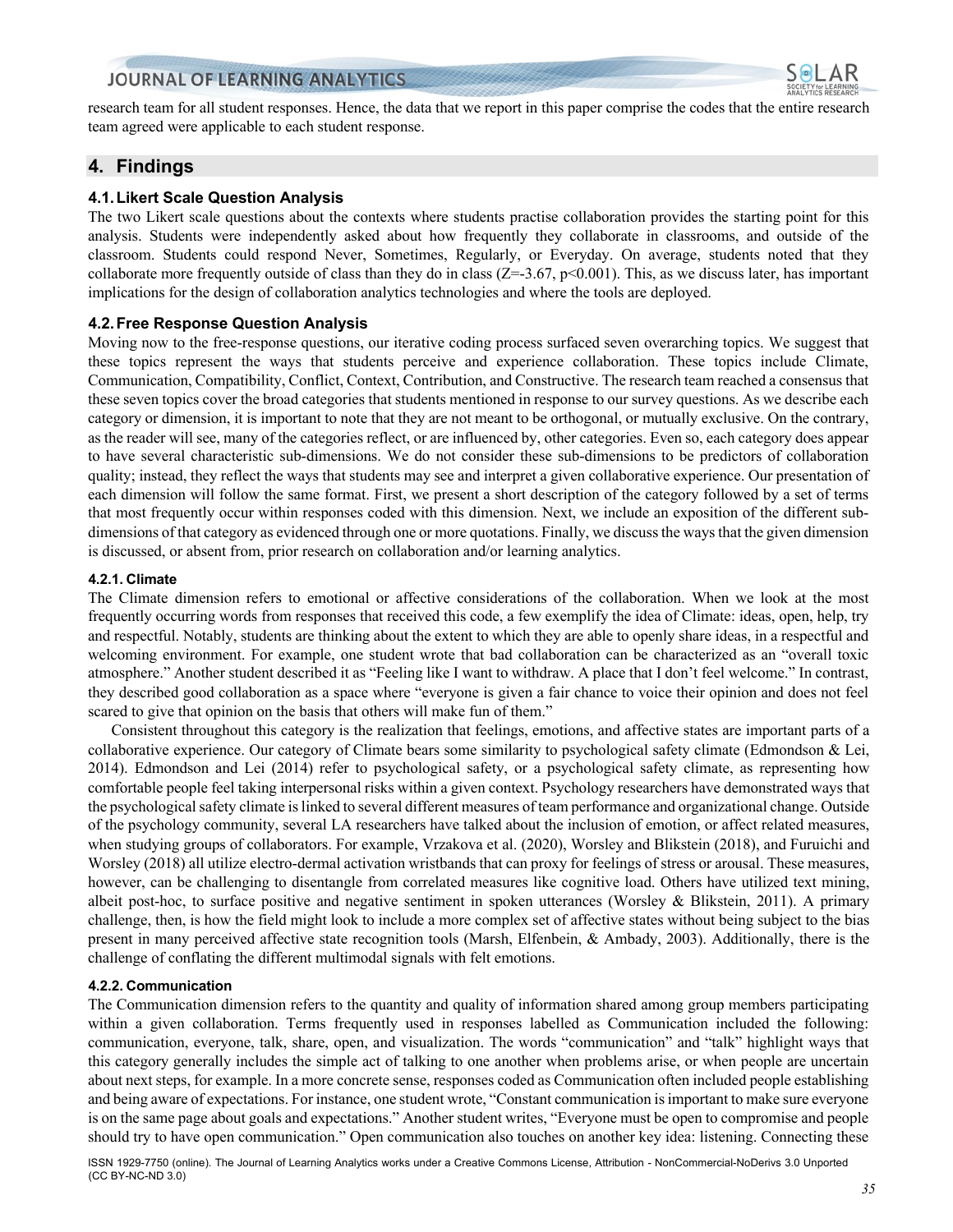two ideas, one student wrote that "Collaboration requires active listening and understanding from both sides." Finally, several responses also referred to visual representations of data as a way to communicate the information to students.

Communication is the area where prior research has been most prolific. Many projects have endeavored to quantify talk using speech signals (Dillenbourg & Bachour, 2010; Bassiou et al., 2016) or chat-based messages (Vrzakova et al., 2020). These systems can make approximations of speaking turns and use body language to proxy for participant attention. For instance, Vrzakova et al. (2020), Worsley and Blikstein (2018), and Cukurova, Zhou, Spikol, and Landolfi (2020) use headpose to identify moments when participant attention seems to be situated away from their collaborator. These existing platforms have done this as part of post-hoc analysis. Other research explicitly measures visual attention using mobile eye trackers (Schneider et al., 2018). Albeit prohibitively expensive, mobile eye trackers can monitor and focus participant attention.

#### **4.2.3. Compatibility**

Compatibility refers to how well group members use complementary working and interaction strategies. Common compatibility words included the following: working, together, team, help, and friends. As these terms suggest, students think about how well people in the group work together and help one another. Other responses noted ways that students may have "compatible work styles." Importantly, though, students did not simply see compatibility as static. Instead some indicated an awareness that "team building and bonding activities give people a sense of closeness and community." The term "friend" arose from student responses that highlighted the advantages of working with and without friends. In giving advice to younger students, one respondent wrote, "Find people who work well together, these people may not necessarily be your closest friends." Another student advised "be friends with your teammates," suggesting an awareness that compatibility (or friendship) is, again, something that can be developed.

In terms of prior research, to our knowledge, compatibility has not been a focal topic within research on collaboration in education, or collaboration analytics. Research in pair programming (Grover et al., 2016) and group formation strategies (Boaler, Wiliam, & Brown, 2000) is likely the most pertinent to this topic, but seldom does the work explicitly discuss team building. There is a complementary body of research on strategies for team building, but we scarcely see this work discussed within the collaboration or MMLA communities. Part of this may be connected to the contexts we typically use to study student collaboration, something that we discuss in more detail shortly.

#### **4.2.4. Conflict**

The Conflict dimension encapsulates student approaches and needs for responding to challenging or contentious situations that might arise during a collaborative experience. Some of the most common words associated with this category include the following: conflict, different, bad, team, and professor. One student's response, in particular, seems to encapsulate frequently mentioned approaches for dealing with conflict: "I usually switch up which people I am collaborating with if possible. If not, I will confront the responsible people in the group or else just deal with it." Hence, the term "different" was often used to describe a common approach that students take when faced with conflict: "finding a different team." In addition to exiting the collaboration, students talked about ways for confronting the individual(s) responsible, "just dealing with it," and bringing their concerns to the course instructor or external mediator. On this topic, one student voiced that, in the ideal world they would like, "having experienced educators facilitating collaboration would be nice, someone being there to make sure everyone is heard and gets a chance to speak, also sort of a conflict mediator." Another student similarly noted, "If conflict arises, it would be helpful to have someone more experienced mitigate this to show how issues can be resolved." This is a significant observation because the student is not satisfied with simply having the conflict resolved. Instead, they are interested in learning how to address these types of challenging situations.

Existing research on the topic of classroom orchestration (Dillenbourg et al., 2011; Roschelle, 1999) begins to scratch the surface of this dimension by alerting instructors to the needs of students. Other research has documented the emergence of conflict in collaborative situations (Jung, Toprani, Yan, & Borge, 2017; Roschelle, 1999; Barron, 2003), but little of the leading research on collaboration analytics appears to think about conflict as an important dimension within the collaboration landscape. Put differently, researchers have approaches for identifying that conflict has arisen, but this is seldom included within collaboration analytics tools, nor are tools developed to support conflict resolution.

#### **4.2.5. Context**

Context refers to considerations of who is participating within a given group, why they are participating, and where the collaboration takes place. Some of the words associated with Context responses include learn, experience, problem, different, and taught. "Problem," refers to learning collaboration on real-world problems. "Learn" and "taught" are emblematic of students wanting to learn collaboration more explicitly. One student notes, "In an ideal world, there would be a mandatory class teaching students how to collaborate using research-backed ideas." Part of what this student is suggesting is that collaboration is never explicitly taught as an end goal, but is instead always treated as a secondary skill. For instance, one student responded, "I would want to learn general principles in collaboration through some form of class/lecture, but focus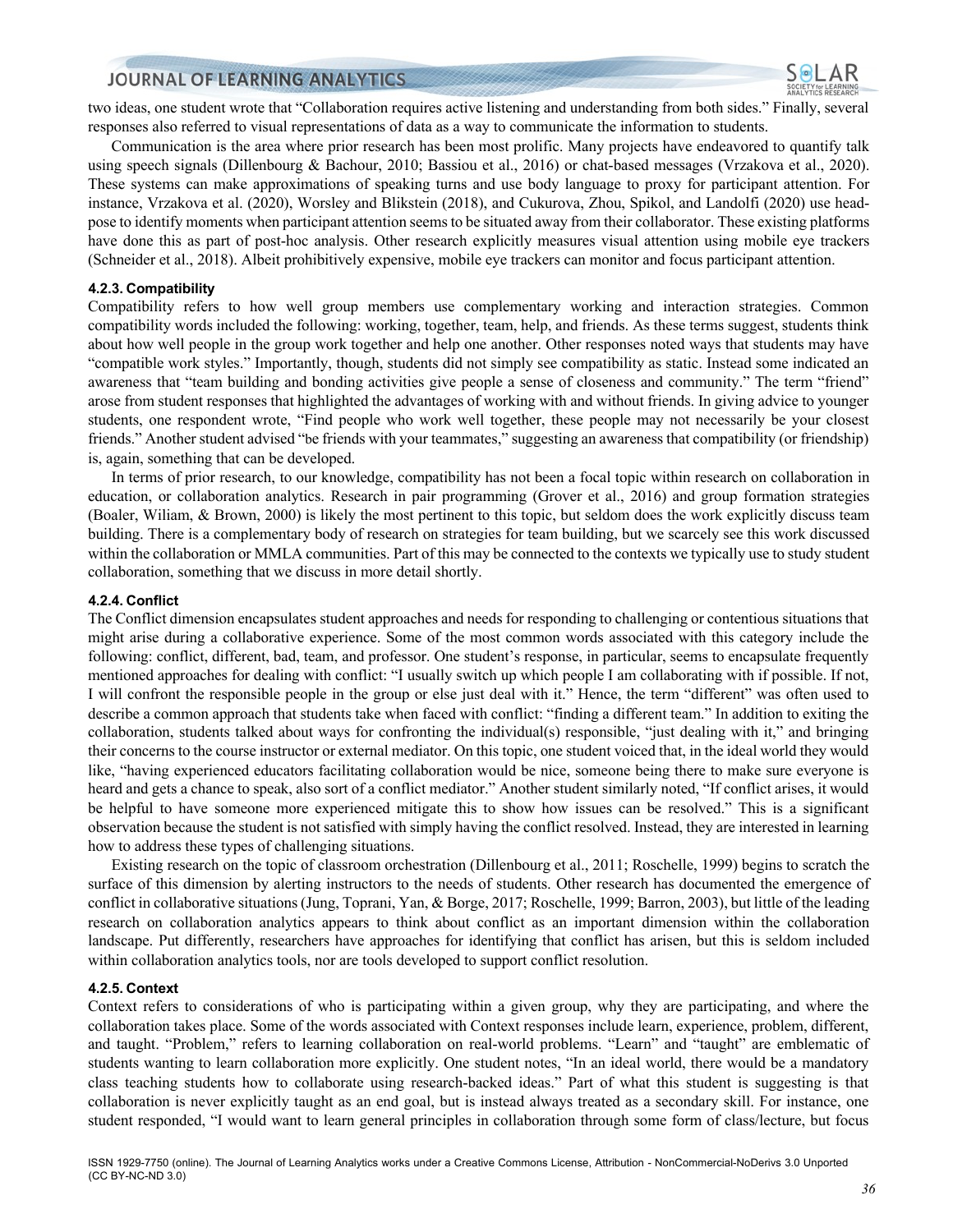more on actually collaborating with other people and learn from experience." Context also touches upon questions of why and where students learn to collaborate.

Students consistently mentioned wanting to learn collaboration across a variety of settings. For example, a student responded, "I think [collaboration] is best learned by doing it both in class and out of class." Another student echoed that sentiment but proposed another dimension of Context that is not explicitly in or out of class. The student wrote, "I would want to learn how to collaborate in a setting where I feel comfortable, since sometimes I am shy and being forced into collaboration can be counterproductive." This is another important consideration since the Context can oftentimes influence how willing people are to contribute. To this point, one person noted that they would ideally "[a]lways do it with friends, where you can communicate your needs and ideas comfortably. Strangers are frustrating." A final sub-dimension of context has to do with the ways that actions and interactions within a collaborative setting may be interpreted. One student's comment makes this point explicitly. The student wrote, "oftentimes outside perspectives on group collaborations do not reflect the opinions of the collaboration members." This student is concerned with how an external person or tool may interpret what is happening within that group. Namely, that an external evaluator may make judgments about a group that reflect a lack of understanding of the context for those actions. Accordingly, the context for the collaboration has important implications for how these tools and research studies are conducted. It also has implications for how we choose to surface information to collaborators or instructors.

With regard to Context, much of the existing conversation within the MMLA community has been in thinking about the diverse places where collaboration occurs. Compared to some of the early MMLA research that looked at a very decontextualized mathematics learning environment (Oviatt & Cohen, 2014), more recent work has begun to move outside of laboratory environments and into Fablabs and Makerspaces (Schneider & Blikstein, 2015; Spikol, Avramides, & Cukurova, 2016; Worsley & Blikstein, 2018). Within many of these studies, students are solving open-ended learning problems with tangibles and microcontrollers, which necessarily shift the context away from a mandated set of tasks, and more towards selfdirected tasks. Other work has moved away from traditional areas of education towards hands-on healthcare learning environments (Martinez-Maldonado et al., 2017). Less common, however, are studies and platforms designed for user-selected contexts. This need for user-selected contexts is corroborated by student survey responses that found them reporting more time collaborating outside of class than in class. Ochoa's multimodal selfie (Domínguez, Chiluiza, Echeverria, & Ochoa, 2015), a mobile device with camera and microphone, could satisfy these cross-context needs, although it was designed with a much more individualistic perspective in mind.

#### **4.2.6. Contribution**

The Contribution dimension highlights what individual participants are, and are not, bringing to the collaboration. Among the most common words for this dimension were work, ideas, contribute, make, time, effort, and project. Students talked about contributions along two main sub-dimensions. First, there were examples of responses related to verbal contributions to group discussions, in terms of ideas and solutions to problems. At times these were in regard to people adding ideas. In other instances they had to do with ideas being discredited. For example, a student talked about bad collaboration involving "[o]ne person dominating, ideas being shut-down." In other instances, contribution has more to do with "work" or "effort" towards a group project. To this point, another student wrote, "a good collaboration involves all parties contributing equally to complete a task to a degree that satisfies all parties involved." These two examples surface the existence of people over-contributing and undercontributing, themes that pervade the survey responses.

Much of the prior research on collaboration, and collaboration analytics itself, looks at this dimension (Borge & Rosé, 2016; Tse et al., 2007; Worsley & Blikstein, 2018). Students' verbal and gestural contributions to a given collaboration are quantified and represented for students to reflect upon (Praharaj et al., 2018; Dillenbourg et al., 2011). In the case of collaborative problem solving, researchers may wish to uncover who contributes the eventual solution or idea that the group eventually used. Dependent measure aside, assessing student contributions has been a driver of collaboration analytics.

#### **4.2.7. Constructive**

The Constructive dimension relates to how students conceptualize or discuss the overall goals of collaboration. Some of the words commonly used in responses about this dimension include ideas, team, goal, help, make, and better. This dimension typically aligned with the idea of team progress towards individual or group learning goals or project outcomes. To this point, one student wrote, "Good collaboration is mutually beneficial. Every individual involved in the collaboration has something unique to contribute, and the net result is that every person gains insights that they would not have had on their own through the collaboration."

The end goals of a collaboration can vary widely based on many of the other dimensions previously mentioned, Context, in particular. Much of the prior research on collaboration in engineering designs contexts has endeavored to chronicle how well project teams progress towards a specific final project. This work will often involve documenting the different phases of collaboration a group is in based on the types of discussions they are having. For instance Gero and Kannengiesser's (2004) work on Function-Behavior-Structure mapping has been applied to studying groups during collaborative problem solving. The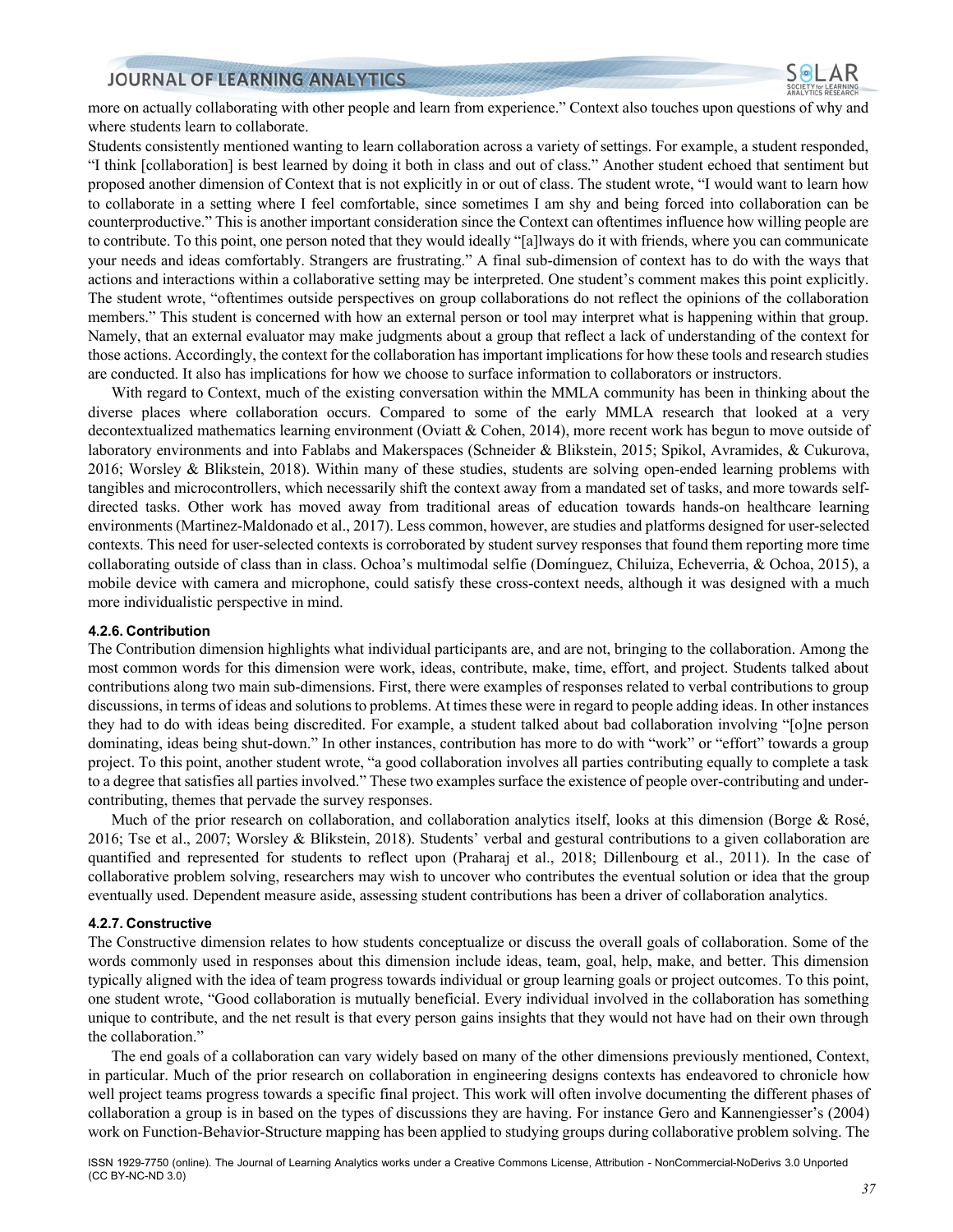

orientation towards products or outcomes is also evident across other research on collaborative problem solving (Hmelo-Silver & Barrows, 2008; Praharaj et al., 2018). In fact, many prior research studies have the objective of improving student learning or helping them produce better artifacts (Schneider et al., 2018; Worsley & Blikstein, 2018; Spikol, Superiore, Anna, & Landolfi, 2020; Martinez-Maldonado et al., 2017), but are not necessarily concerned with team dynamics or how much each person is contributing.

#### **4.2.8. Dimension summary**

We conclude this section with the relative frequency of student responses associated with each category (Table 1), recalling that multiple codes may be applied to a given response. We also present a co-occurrence matrix of the different dimensions.

|               | Percentage |
|---------------|------------|
| Climate       | 22%        |
| Communication | 50%        |
| Compatibility | 20%        |
| Conflict      | 15%        |
| Context       | 26%        |
| Contribution  | 43%        |
| Constructive  | 35%        |
|               |            |

|  | <b>Table 1.</b> Percentage of Responses Coded with Each Dimension |
|--|-------------------------------------------------------------------|
|--|-------------------------------------------------------------------|

References to Communication were the most prevalent (50%), followed closely by Contribution (43%) and Constructive (35%). Context was mentioned in just over a quarter of the responses (26%). Meanwhile, Conflict (20%) and Compatibility (15%) were the least frequent. In reviewing these percentages, we want to reiterate that our goal in presenting these dimensions is not to definitively say what students think is more or less important. Instead, our objective is to identify a set of dimensions that span student perspectives and prior experiences with collaboration. The distribution and relative importance of each dimension may vary based on context and student population. That said, given the prevalence of responses coded as communication and contribution, it is not surprising that much of the prior research on collaboration analytics focuses on these two areas (e.g., D'Angelo et al., 2019; Blanchard et al., 2015). As an additional point of consideration, a quick glance at the percentage of responses assigned to each code should make it clear that many multiple dimensions were applied to most of the student responses. To quantify this, we looked at the number of times each code was the only code represented within a given student response and the frequency that different dimensions co-occurred with one another. Data describing the number of times a given category was the sole category for a given response is summarized in Table 2. We present this information both in terms of the raw count and as a percentage of the number of response codes with that category. In total, approximately 25% of student responses were coded with just one category, with Context being the most frequent (29%) in terms of count and percentage. In contrast, nearly all (~97%) of the 124 responses coded as Climate co-occurred with other categories.

| <b>Table 2.</b> Number and Percentage of Responses by Dimension |
|-----------------------------------------------------------------|
| (With only that dimension code applied)                         |

| $\alpha$ is the only that unnension code applied $\beta$ |                      |             |            |  |  |
|----------------------------------------------------------|----------------------|-------------|------------|--|--|
|                                                          | Count as single code | Total coded | Percentage |  |  |
| Context                                                  | 43                   | 149         | 29%        |  |  |
| Contribution                                             | 40                   | 245         | 16%        |  |  |
| Communication                                            | 27                   | 284         | 10%        |  |  |
| Constructive                                             | 13                   | <b>200</b>  | 7%         |  |  |
| Compatibility                                            | 9                    | 112         | 8%         |  |  |
| Climate                                                  | 4                    | 124         | 3%         |  |  |
| Conflict                                                 |                      | 82          | $5\%$      |  |  |

Data about which dimensions most frequently co-occurred with one another (Table 3 and Table 4) provide some additional insights about the nature of these categories. Table 3 highlights the count of pairwise co-occurrences between different dimensions. From this table we see that the two most frequently occurring categories, Communication and Contribution, also frequently co-occurred with other categories. Table 4 looks at pairwise co-occurrences, but as a percentage of a given category's total count. This gives a more nuanced picture of code co-occurrence. For example, as we look across the row labelled Communication, we see that Contribution (48%) and Constructive (41%) most frequently appeared alongside the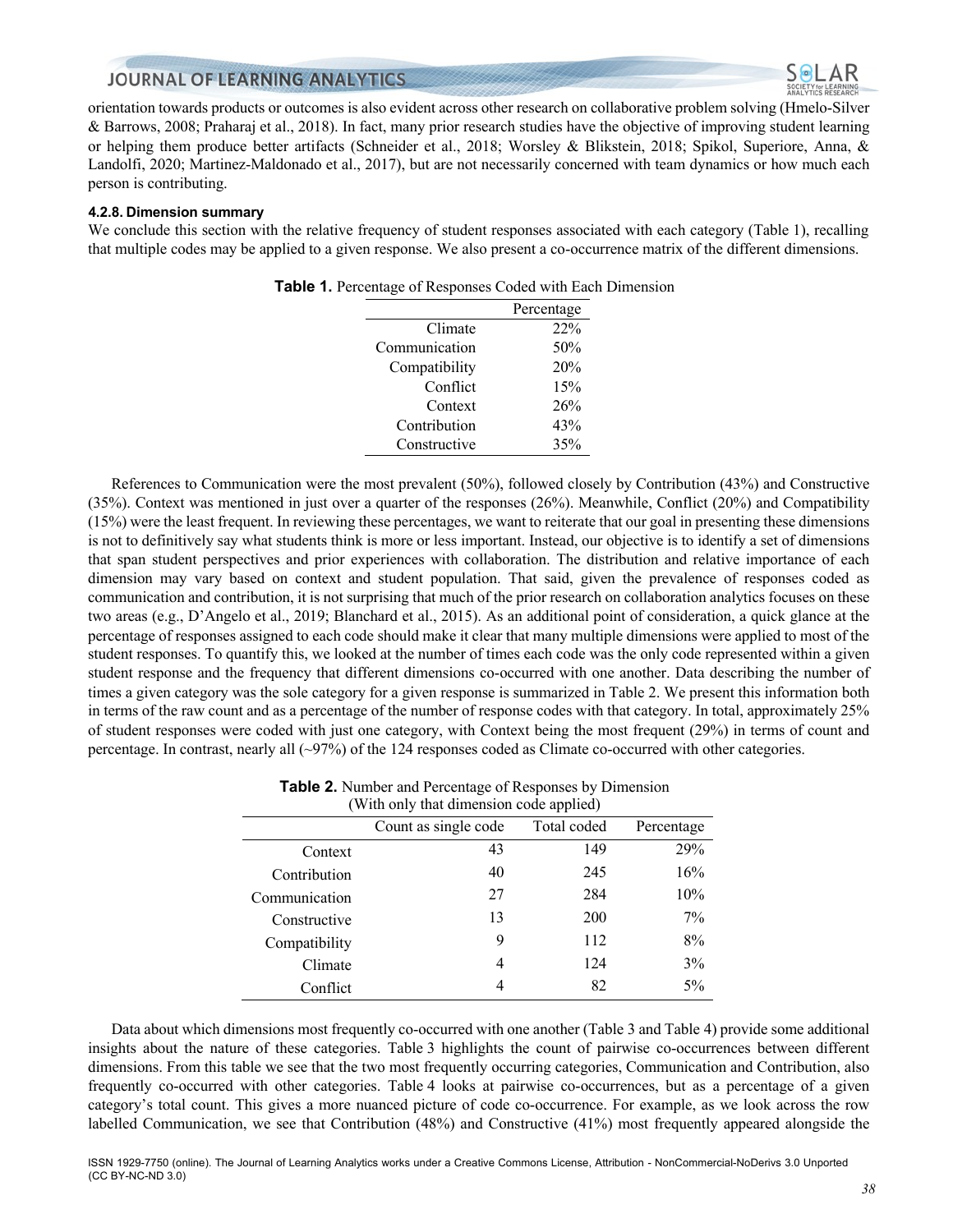

Communication code. We also see that while Communication was generally the highest co-occurring dimension for most other categories, its relative rate of co-occurrence with Compatibility lags behind both Contribution and Constructive. Looking across the row labelled Compatibility, we see that Contribution and Constructive appeared in 41% of the responses coded as Compatibility, while Communication was 34%. This might suggest that Communication is less essential to Compatibility than the dimensions of Contribution and Constructive. Similarly, one might look at the Conflict row and note that Communication appeared alongside approximately three-fourths of the responses that included Conflict. This could corroborate the general idea that communication is a primary component of conflict resolution. There is, potentially, a lot to be gleaned from examining these tables. However, an in-depth discussion of these interactions is beyond the scope of this paper. Our purpose in noting the co-occurrence of these categories, however, is to reiterate that they are not mutually exclusive, and to motivate the idea that a single interface design element may simultaneously address, or reflect, multiple dimensions. To explicate this point and answer our second research question, the next section will outline some concrete strategies for instantiating these different dimensions into the design of a collaboration analytics platform. The strategies that we described are based on the BLINC platform and will be presented alongside a discussion of how each element aligns with ideas of collaboration literacy.

| <b>Table 3.</b> Count of Pairwise Dimension Co-Occurrence |         |               |               |          |         |              |              |
|-----------------------------------------------------------|---------|---------------|---------------|----------|---------|--------------|--------------|
|                                                           | Climate | Communication | Compatibility | Conflict | Context | Contribution | Constructive |
| Climate                                                   | 124     | 75            | 28            | 19       | 30      | 44           | 56           |
| Communication                                             | 75      | 284           | 38            | 61       | 42      | 135          | 112          |
| Compatibility                                             | 28      | 38            | 113           | 10       | 23      | 46           | 46           |
| Conflict                                                  | 19      | 61            | 10            | 82       | 16      | 31           | 24           |
| Context                                                   | 30      | 42            | 23            | 16       | 149     | 34           | 35           |
| Contribution                                              | 44      | 135           | 46            | 31       | 34      | 245          | 81           |
| Constructive                                              | 56      | 112           | 46            | 24       | 35      | 81           | 200          |

#### **Table 3.** Count of Pairwise Dimension Co-Occurrence

**Table 4.** Frequency of Dimension Co-Occurrence re. Total Number of Responses Code by Dimension (Each row corresponding to proportion of dimension co-occurring)

|               |         |               | $\circ$       |          |         | $\mathcal{Q}$ |              |
|---------------|---------|---------------|---------------|----------|---------|---------------|--------------|
|               | Climate | Communication | Compatibility | Conflict | Context | Contribution  | Constructive |
| Climate       | 100%    | 6%            | 23%           | 15%      | 24%     | 35%           | 45%          |
| Communication | 26%     | $100\%$       | 13%           | 21%      | 15%     | 48%           | 39%          |
| Compatibility | 25%     | 34%           | 100%          | 9%       | $2\%$   | 41%           | 41%          |
| Conflict      | 23%     | 74%           | 12%           | $100\%$  | $2\%$   | 38%           | 29%          |
| Context       | $2\%$   | 28%           | 15%           | 11%      | 100%    | 23%           | 23%          |
| Contribution  | 18%     | 55%           | 19%           | 13%      | 14%     | 100%          | 33%          |
| Constructive  | 28%     | 56%           | 23%           | 12%      | 18%     | 41%           | 100%         |

#### **4.3.BLINC Design**

There are many ways to instantiate the above dimensions within a given collaboration analytics tool. Moreover, many prior research projects in teacher analytics, classroom orchestration, and MMLA include design components that resonate with the dimensions that emerged from student responses. The examples that follow are intended to surface some of the ways we have integrated these dimensions into the design of our BLINC platform.

At a high-level, the BLINC platform consists of a distributed system of wireless audio/video data collection devices, a centralized server, and a secure, web-based interface for accessing data in real-time or post-hoc. The tool is designed to simultaneously be useful for researchers, practitioners, and students. Embedded within this tool are a variety of capabilities that can provide useful and actionable information for different stakeholders. We will not describe all of these technical components in detail within this paper, but will present a general overview of the platform, followed by the description of two core capabilities that align with three of the categories: Climate, Communication, and, Context. As we discuss each feature, we also describe ways that it might be used to support collaboration literacy. We recognize, however, that effective use of these features towards collaboration literacy takes more than simply including them within the interface. Instead, there needs to be a complementary set of intentionally designed experiences for students that incorporate this data.

#### **4.3.1. BLINC Interface Overview**

The participant-facing component of BLINC consists of four main views. All of these views are user specific and require that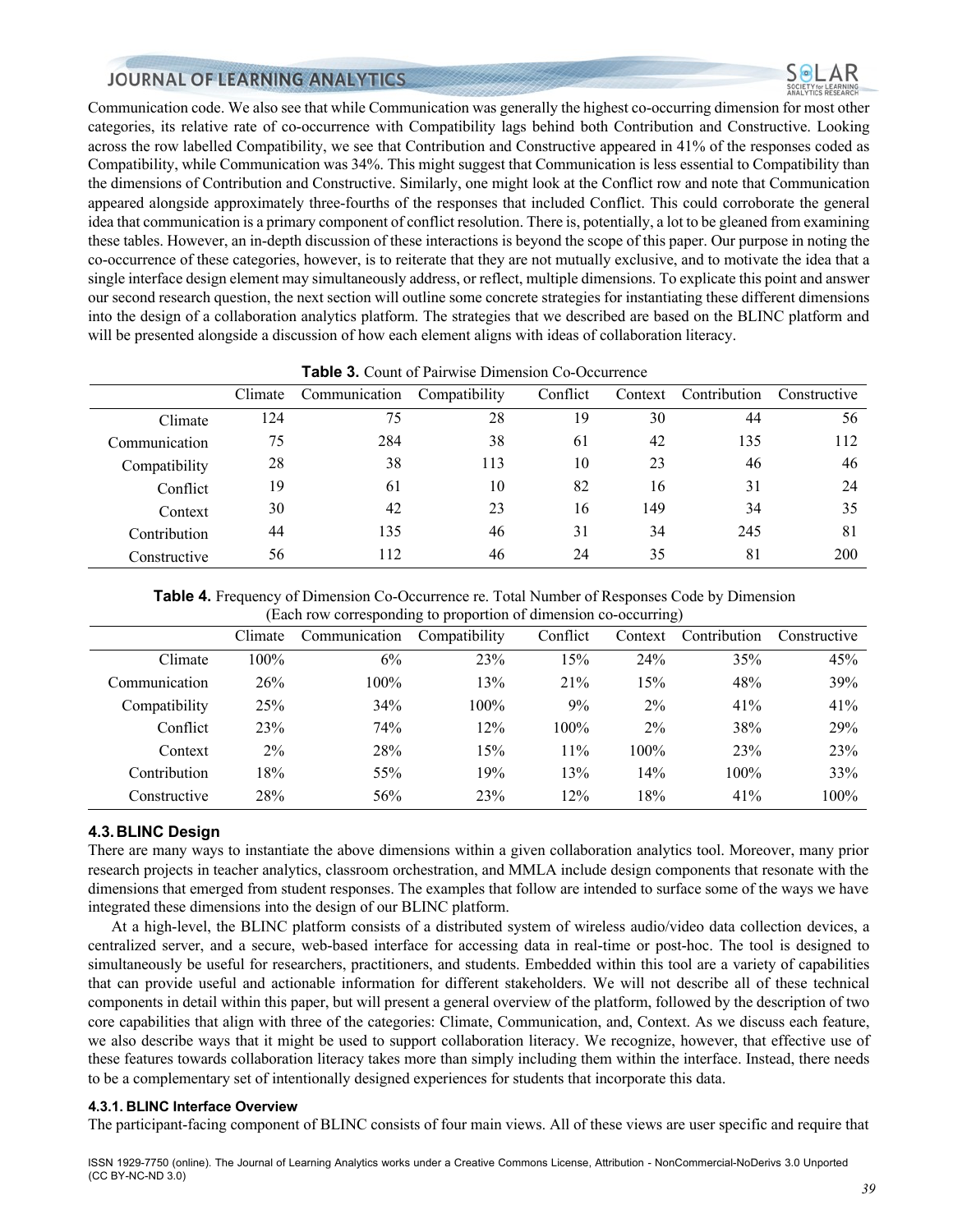

the user log into their account before gaining access to data. The first view after logging in is a user-specific home screen that allows the user to adjust to different configurations (Figure 1). Some configurations include defining relevant keywords, uploading documents to create topic models, configuring WiFi settings, and organizing previous data collection sessions. From this home screen, users are also able to look at previous data-capture sessions or start a new data-capture session by selecting the Discussions button.

After clicking the Discussions button, and starting a new session, users are given the option to specify keywords and a topic model to be associated with this new session. Users can subsequently start synchronous data collection across any available data collection devices. This includes microphone arrays that run custom software to process multi-dimensional audio and video data or smartphones that are simultaneously logged into the BLINC interface through the user's account. After selecting the appropriate devices and starting data collection, users are taken to a screen where they can selectively look at the real-time data coming from each device. This group-specific data is presented using four primary representations (Figure 2). The data depicted within these representations can be adjusted using the Timeline control at the top of the interface. Adjusting this slider lets the user specify which time interval they want to review.



**Figure 1.** BLINC platform home screen. **Figure 2.** BLINC group discussion view.

The first representation is of a discussion timeline that depicts an approximation of when the group was discussing, asking questions, and being silent (Figure 3). This data is derived from automatically transcribed audio data.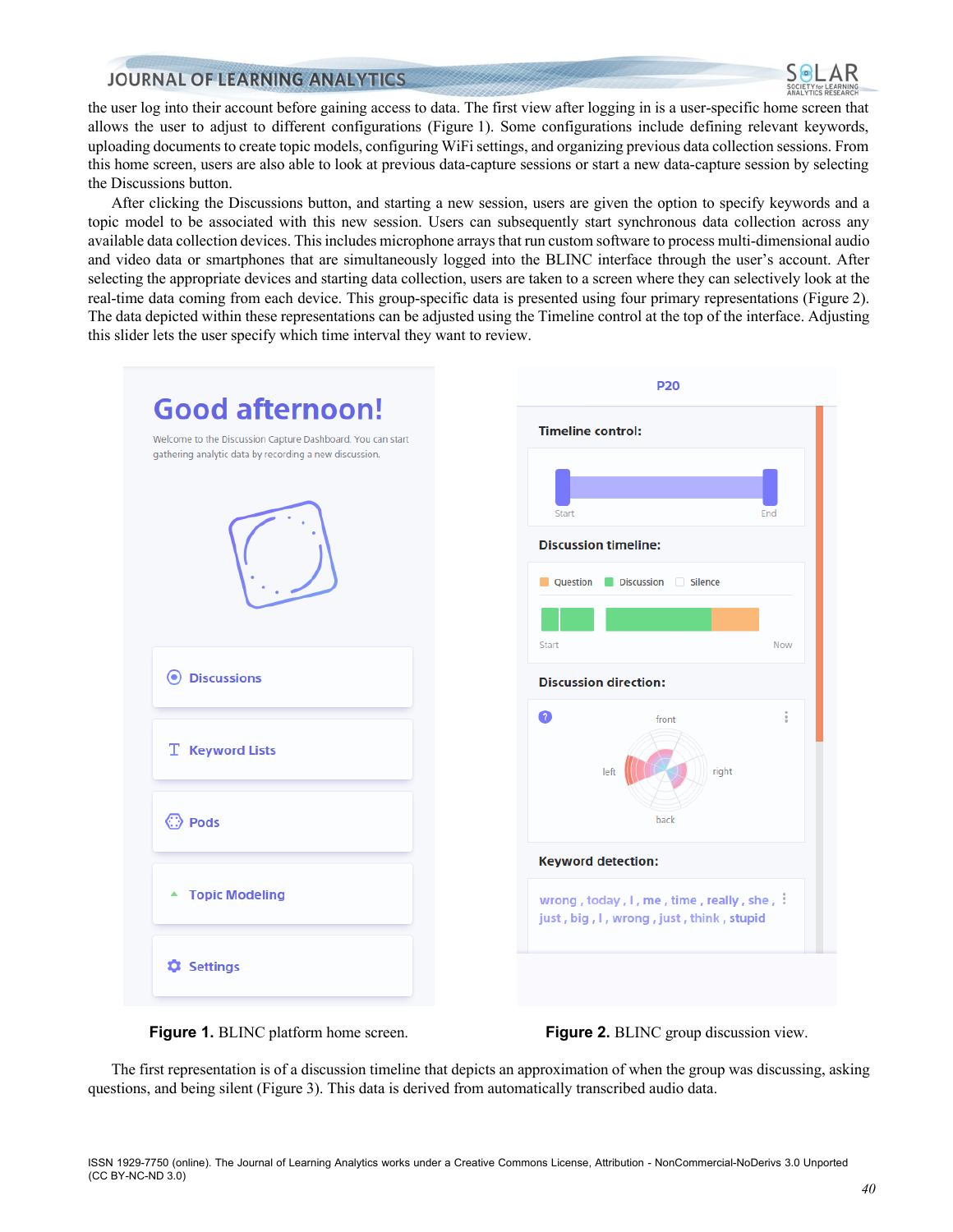| <b>JOURNAL OF LEARNING ANALYTICS</b> |            | SOCIETY for LEARNING<br>ANALYTICS RESEARCH |
|--------------------------------------|------------|--------------------------------------------|
| <b>Discussion timeline:</b>          |            |                                            |
| Question Discussion Silence          |            |                                            |
|                                      |            |                                            |
| Start                                | <b>Now</b> |                                            |
|                                      |            |                                            |

**Figure 3.** Discussion timeline component.

The second representation is called "Discussion direction" and provides the directional of audio arrival captured by the microphone array (Figure 4). This specific representation can provide an approximate distribution of participant talk within the group. This representation can be adjusted to different levels of granularity. For example, it can divide the 360 degree space surrounding the microphone array into 2, 4, 6, 8, or 12 equal-sized parts.



**Figure 4.** Discussion direction component that describes the direction-of-arrival.

The next data representation is of the keywords that have been stated (Figure 5). Recall that the desired set of keywords were something that users could select prior to starting the discussion. Each occurrence of a keyword is highlighted within the "Keyword detection" component.



**Figure 5.** Customizable keyword detection component.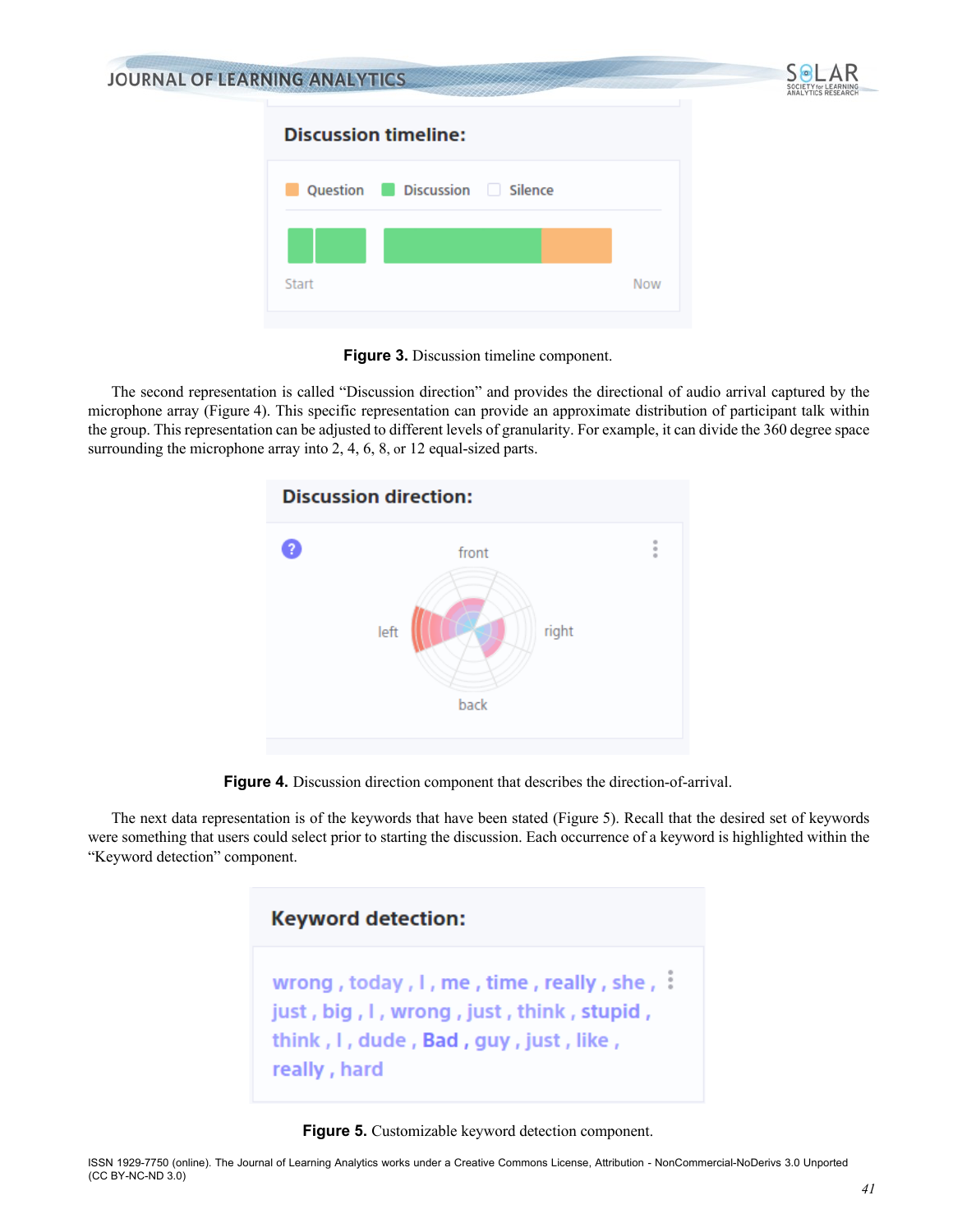

The fourth representation is a customizable set of sentiment classes, labelled "Discussion features" (Figure 6). This component appears just below the keywords at the bottom of the main view. Automatically transcribed audio is used to conduct basic sentiment analysis by leveraging extended forms of the Harvard General Inquire (Stone, Bales, Namenwirth, & Ogilvie, 1962) and the Linguistic Inquiry Word Count (LIWC; Tausczik & Pennebaker, 2010). Hovering over any of the sentiment categories provides a tooltip that specifies which words are associated with that specific sentiment class.

| <b>Discussion features:</b> |       |       |
|-----------------------------|-------|-------|
| Classifier                  | Score | Graph |
| <b>2</b> Emotional tone     | 6 T   |       |
| <b>2</b> Analytic thinking  | 14 ▲  |       |
| <sup>2</sup> Clout          | 7 ▼   |       |
| <b>Authenticity</b>         | 2 -   |       |
| Confusion<br>-21            | ₹.    |       |
|                             |       |       |

**Figure 6.** Customizable discussion features component.

Across all of these four representations, users are able to click on the desired items, and will subsequently be taken to the fourth primary view, which includes a complete transcript of audio session data from that specific audio capture device (Figure 6). When entering the transcript view from any of these four representations, the transcript immediately loads into the corresponding context of the selected keyword, sentiment, direction of arrival, or question segment, for example.

|          | <b>Transcripts from P20</b><br><b>Options</b>                                                                                                                                                                                                                                                                                                                                                                                                                                                                                                 |  |
|----------|-----------------------------------------------------------------------------------------------------------------------------------------------------------------------------------------------------------------------------------------------------------------------------------------------------------------------------------------------------------------------------------------------------------------------------------------------------------------------------------------------------------------------------------------------|--|
| 00:00:57 | Anyumiy whener it suying to get out or paying a bill or shenting a pomstar lawsuits with mis path to real action appearing to be narrowing rresident. Hump's relying on releft nomit the colus that may never come ming suits<br>and Pennsylvania to stop vote counting until the Trump campaign can access the counting locations the Trump campaign saying it would request a recount in Wisconsin where Joe Biden is the apparent winner the Trump campaign<br>a lawsuit in Georgia alleging one of its pole Observer saw.                 |  |
| 00:01:27 | So late absentee ballots illegally added to a stack of on time absentee ballots and a heavily Democratic County that includes Savannah quite possibly we'll do a national law suit and really exposed the corruption of the De<br>and National lawsuit. So if you're watching this consider yourself served and what a difference between 2016 and 2020 when Hillary loss.                                                                                                                                                                    |  |
| 00:01:52 | She disappeared into the woods or trust starts losing he's dragging voters one by one onto the witness stand although knowing Trump. He's probably just hustling for a big settlement. I'm suing because I should be president<br>why I'm here, but for 500 Grand we can forget this whole thing ever happened 300,000 250 my final offer 50,000. I'll pay you but only twenty dollars out of the deal. Well what case exactly                                                                                                                |  |
| 00:02:22 | Are they bringing to the courts? Well, Rudy Giuliani the president's personal lawyer and man who drank from the wrong Holy Grail explained his objections to Counting votes. Not a single Republican has been able to look at<br>these mail ballots. They could be from Mars as far as we're concerned or they could be from the Democratic National Committee. Joe. Biden could have voters 50 times as far as we know what five thousand times. You have a re<br>for.                                                                       |  |
| 00:02:47 | People voting and we're gonna go look at just how many dead people voted here. You think we're stupid you think we're fools and you think we're fools come down count wacky Le first of all, it depends on who you mean by we<br>because if you're talking about you and Trump then yes, we do think you're fools, but if you're talking about the entire Trump Administration then also yes because I mean come on dude, Joe Biden isn't voting 5,000 times. H<br>seen how long the lines have been not even Jill Biden once Joe Biden to be |  |
| 00:03:1  | Isn't bad enough to wait that long and as for looking into dead people it's going to be hilarious when Rudy Giuliani is questioning the dead on how they voted if the Democrats get you to vote for them. No, man. I'm a dead<br>you what I'm not dead. I'm alive. Oh and you should you should get that whole thing checked out that fool. Now I'm not gonna front it's really hard to keep track of all.                                                                                                                                    |  |
| 00:03:42 | These lawsuits that are happening, but luckily we've got dosage Lon at the election law suit Center to help us break it all down. So don't say who is Trump suing right now. Let's take a look Trevor. We got a whole bunch of<br>coming. In fact, we already know that Trump is doing Pennsylvania and Michigan and Georgia, but he's got even more on the way Arizona of your ass is getting sued, Nevada. Oh, yeah, you're getting stew you talking.                                                                                       |  |
| 00:04:12 | Neighbors with Nevada trucks gonna sue you just because it's convenient to pop by Pennsylvania. That's right. Again, you're getting doubles food and Trump isn't just doing States France. Your ass is getting sued for what n<br>you in court. Also Eric Trump said he found a box of trunk boats in a volcano on Mars. So Mars your ass is getting sued.                                                                                                                                                                                    |  |
| 00:04:37 | I almost forgot Pennsylvania trouble suit just for thinking Trump was done suing you quess who else truck is sewing. That's right dump truck. He's so on so because if it wasn't for his bullshit, he wouldn't be losing Penns<br>the way Trump has food again. Quadruple. Fah, Foo Ah, that's what we got so far Trevor or should I say defendant 32 see you in court, bitch.                                                                                                                                                                |  |
|          | Man, I'm always wanted to be sued by Trump. Thank you so much for that Dulce. So it's gonna take some time for these lawsuits to be thrown out by a series of lower courts before The Supreme Court does whatever Trump wants<br>00:05:07 Trump isn't sitting around waiting. He's also been urging his followers to take to the streets and they're showing up like coronavirus at a White House Rose Garden event President Trump supporters in various state<br>the Trump campaign one son?                                                |  |
|          |                                                                                                                                                                                                                                                                                                                                                                                                                                                                                                                                               |  |

**Figure 7.** Color-coded transcript view, based on audio direction of arrival. This view also included highlighted keywords.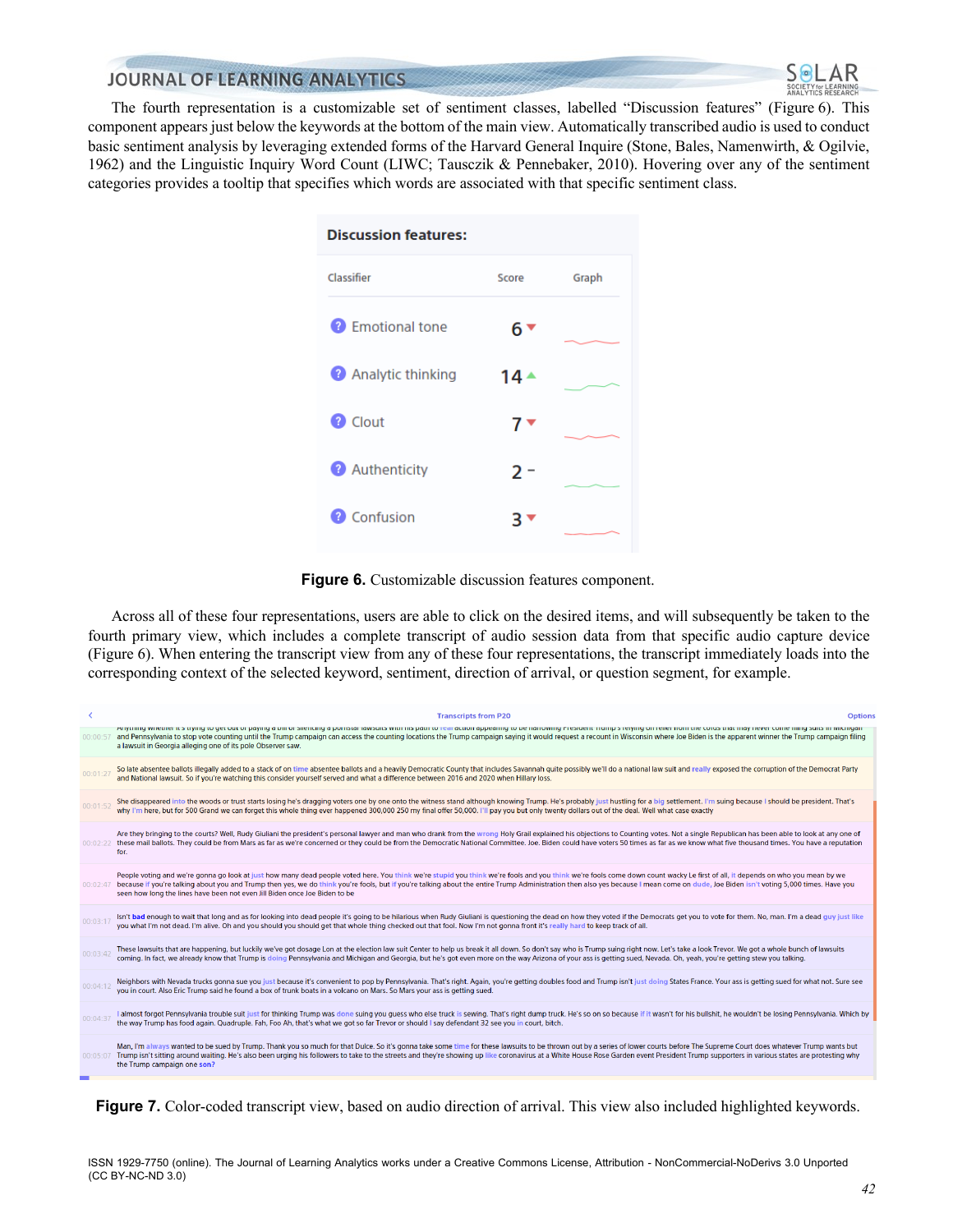The transcript view is colour-coded by audio direction of arrival and also highlights keywords in the transcripts. The transcripts can also be labelled with the detected speaker using speaker diarization. The inclusion of anonymized speaker labels or colour-coded direction of arrival helps to provide pertinent, individual-specific information even if participants may not be using a microphone array with direction-of-arrival capabilities, and are instead using a smartphone.

Given this general overview of the BLINC platform, we now discuss connections to the different dimensions that we covered in previous sections.

#### **4.3.2. Communication and Contribution**

As previously noted, certain design components can feasibly align with multiple dimensions. When we look broadly at the different representations, particularly the discussion timeline and the direction-of-arrival chart, we see how these may be used to support questions about Communication and Contribution. Both allow the user to see a quantification of how much communication is taking place within the group, both collectively, in the timeline, and on a more fine-grained bases in the direction-of-arrival chart. These components also include useful information about the types of verbal contributions being made and, broadly speaking, how equally distributed those contributions are across the group.

The transcript view similarly lets users see what kind of communication is taking place, and the origins of those different contributions. By following along the transcripts, users can also see how much the different verbal contributions being made are being taken up within subsequent conversations.

#### **4.3.3. Constructive**

The different representations also speak to the Constructive category in that they provide information that can be used to review a group's stated goals and expectations, from the timeline, and ascertain how well the group is moving towards those goals. The keyword representations can be used as a means for seeing how well students are utilizing domain-specific language, for example, or, at the very least, discussing content relevant to the activity at hand.

#### **4.3.4. Context**

The salience of context emerges across several different platform features. First, the home screen, which allows users to specify the keywords and topic models utilized within the backend, allows for the analytics being used to be easily adapted to the various disciplinary contexts in which students may practise collaboration. The platform also utilizes contextualized data representations by allowing users to specify the interval of data they want to be displayed, and by supporting the ability to drill down into the specific utterances where a given keyword or question was used. This closely aligns with Echevarria's suggestion to contextualize information. Additionally, the platform is intentional about not presuming what constitutes a good or bad collaboration, but instead provides some numeric and graphical data that users can make sense of based on the context. Perhaps a more important feature is the capability for participants to capture collaboration data on their own terms. The opportunity to collect and receive real-time analysis in any internet-enabled space using a smartphone means that students can examine their collaboration data outside of classroom experiences. As we saw from the Likert scale questions and student quotations, students thought this would be extremely helpful.

#### **4.3.5. Climate**

With regard to Climate, the text-based sentiment analysis features mean that both students and teachers can have a window into the emotional tone of group interactions. This information could be useful in real-time to redirect group conversation to address concerning behaviour. They may also use this information post-hoc to better realize how changes in the climate propagate across different participants in a group, and for students to reflect upon how these changes in climate impacted their own participation within the group. As described by the students in the survey, this is often an important dimension that is not always captured by only looking at the content of a given group's discussion or the quality of the work product created.

#### **4.3.6. Compatibility and Conflict Resolution**

The current BLINC implementation supports the dimensions of compatibility and conflict resolution by providing a combination of transcript data and sentiment analysis data that teachers and students can use to reason about group dynamics, and to see how well students are participating in conflict resolution. For example, teachers might utilize the transcript information to see how well different students' ideas are being taken up by their peers. The direction-of-arrival chart also gives a high-level view of how well a group may be working together and/or the different roles that students are taking up within their groups. In terms of conflict resolution, the transcripts of discussion, while still anonymous, can help external facilitators intervene appropriately and effectively when conflicts arise. It also provides an external individual with important contextual information in the prior conversation that took place; in this way, it can be a useful tool for engaging with the group.

While there was not space here to enumerate each feature of the BLINC platform and how it aligns to the goals of collaboration literacy, the information above should have highlighted three key ideas: 1) there are many ways to instantiate the different dimensions within a collaboration analytics platform; 2) a single interface design component can feasibly address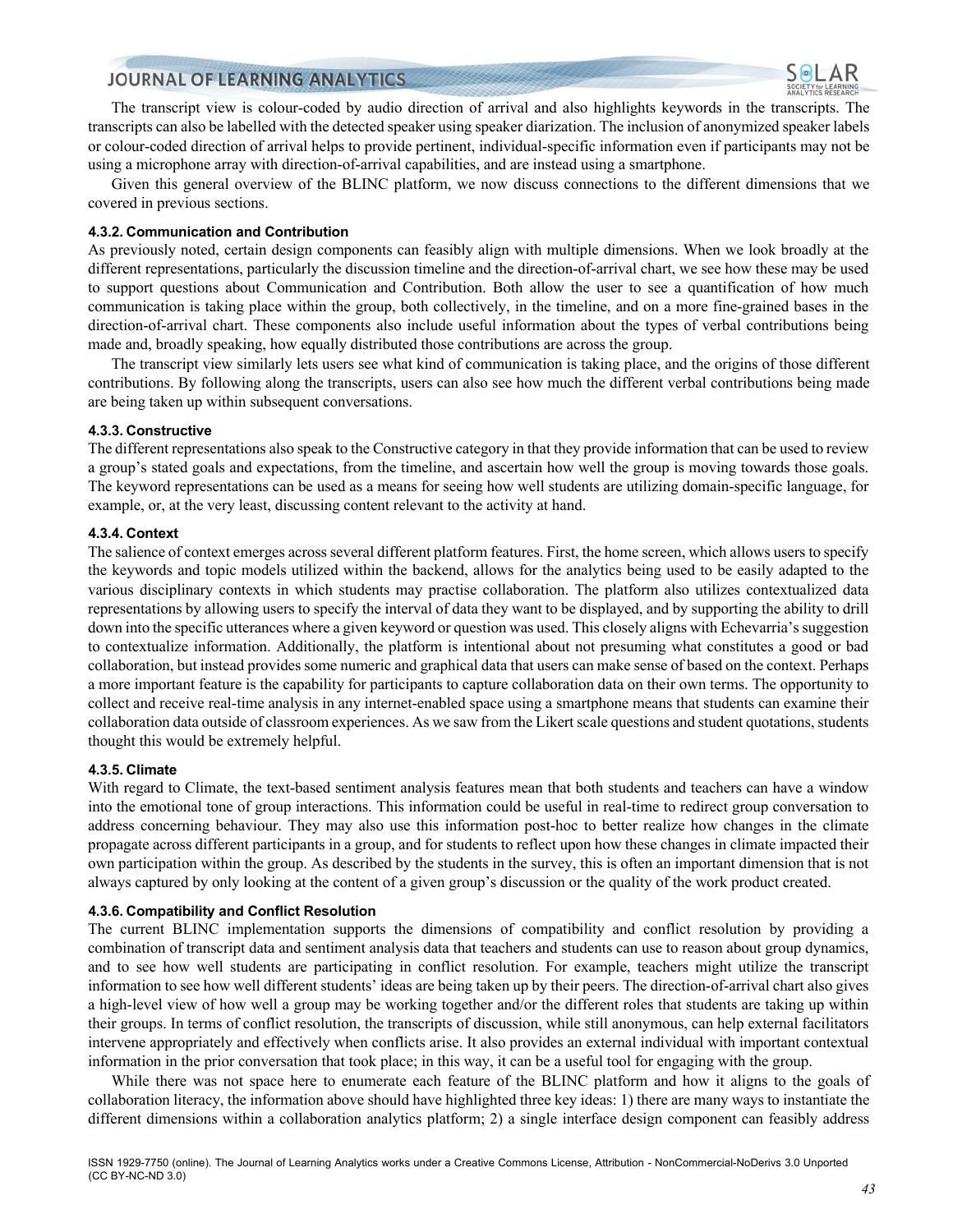

multiple dimensions; and 3) the design components, can be used to support collaboration literacy, albeit this may require intentional connections to instructional strategies and/or teacher interventions.

#### **5. Discussion**

The seven categories that we identified based on student survey responses help us consider the ways that students think about collaboration. These seven categories include apparent ties back to prior research, but also feature a number of novel considerations. The dimensions of Communication, Contribution, and Constructive are readily apparent across a broad spectrum of research projects in collaboration analytics, MMLA, and educational dashboards. Concretely, these three dimensions speak to primary questions about what people are talking about within a given collaborative group, who is contributing, and how well the group is achieving their goals. On the other hand, some of the most intriguing considerations come among the dimensions of Context, Climate, and Compatibility, which move outside of the content of group interactions and, instead, focus more on questions of where collaboration takes place, the affective dimensions of group activities, and questions of overall group dynamics. While less prevalent within responses to our survey questions, these dimensions also appear to be relevant for supporting student collaboration both in terms of direct information for learners, and in terms of information that teachers might use to support student collaboration and collaboration literacy. Moreover, within our analysis of category co-occurrence, we see that while Communication and Contribution frequently co-occurred with most of the other dimensions, the Context code was a noticeable outlier. Namely, in nearly 30% of the instances that the Context code was utilized, it was the only code applied to that response. This seems to suggest that thinking about the Context dimension is an especially important consideration.

In the second portion of the analysis, we looked at ways that these dimensions might be instantiated in a collaboration analytics platform. We situated these examples within the design of the BLINC tool. In looking through those examples, we demonstrated ways that a given design or interface component can satisfy multiple categories. We also demonstrate that there are multiple ways to address the different dimensions, and that the objective is not necessarily to explicitly name each dimension within the interface. The goal with considering the different dimensions is to ensure that the data being provided can align with the ways that students may want to think about or reflect upon their collaboration experiences. Additionally, as we described with our use of user smartphones as data collection devices, are the ways that intentionality within the design process can enable users to practise and reflect upon collaboration analytics across a broader set of contexts. The discussion of implementing the different components as supports for collaboration literacy also reiterated that these types of tools may reasonably need to be utilized alongside intentional instruction or interventions by an educator.

#### **6. Conclusion**

The current analysis has been an opportunity to closely consider the ways that students think about collaboration and collaboration literacy. We position collaboration literacy as an important re-orientation for the collaboration analytics community. Considering collaboration as a literacy can push us to think about how to help people learn to read and respond to different collaborative settings. Developing such a skill set requires that we support more thorough reflection of collaborative experiences. Importantly, this reflection should carefully align with the seven categories, or dimensions, that we identified in this paper: Climate, Compatibility, Communication, Conflict, Context, Contribution, and Constructive. These categories are not meant to suggest the specific language to utilize within a collaboration analytics interface. Instead, researchers and designers should reflect on the categories and ensure that the different dimensions are reflected in the design, or use of the tool. Additionally, we observed that in many ways the categories are interrelated and appear to span a diverse set of ideas that students have about collaboration. From this perspective, researchers and designers may find that a single cleverly designed interface component can address multiple dimensions.

We also note that the categories are not prescriptive in identifying what good or bad collaboration looks like. Instead, they touch on dimensions over which someone may think about how they, or their group, is collaborating as desired. While we recognize that these dimensions are based on a relatively targeted sample of students, we are encouraged by the ways that the emergent categories build on existing research in the collaboration analytics and collaborative problem-solving communities. The confluence of novel data collection tools and global interest in collaboration present several new and exciting opportunities for this research community. We suggest that through the seven dimensions outlined in this paper, and tools like BLINC that aim to support collaboration literacy, we can grow important pedagogical innovations in collaboration across a variety of contexts.

# **Declaration of Conflicting Interest**

The authors declared no potential conflicts of interest with respect to the research, authorship, and/or publication of this article.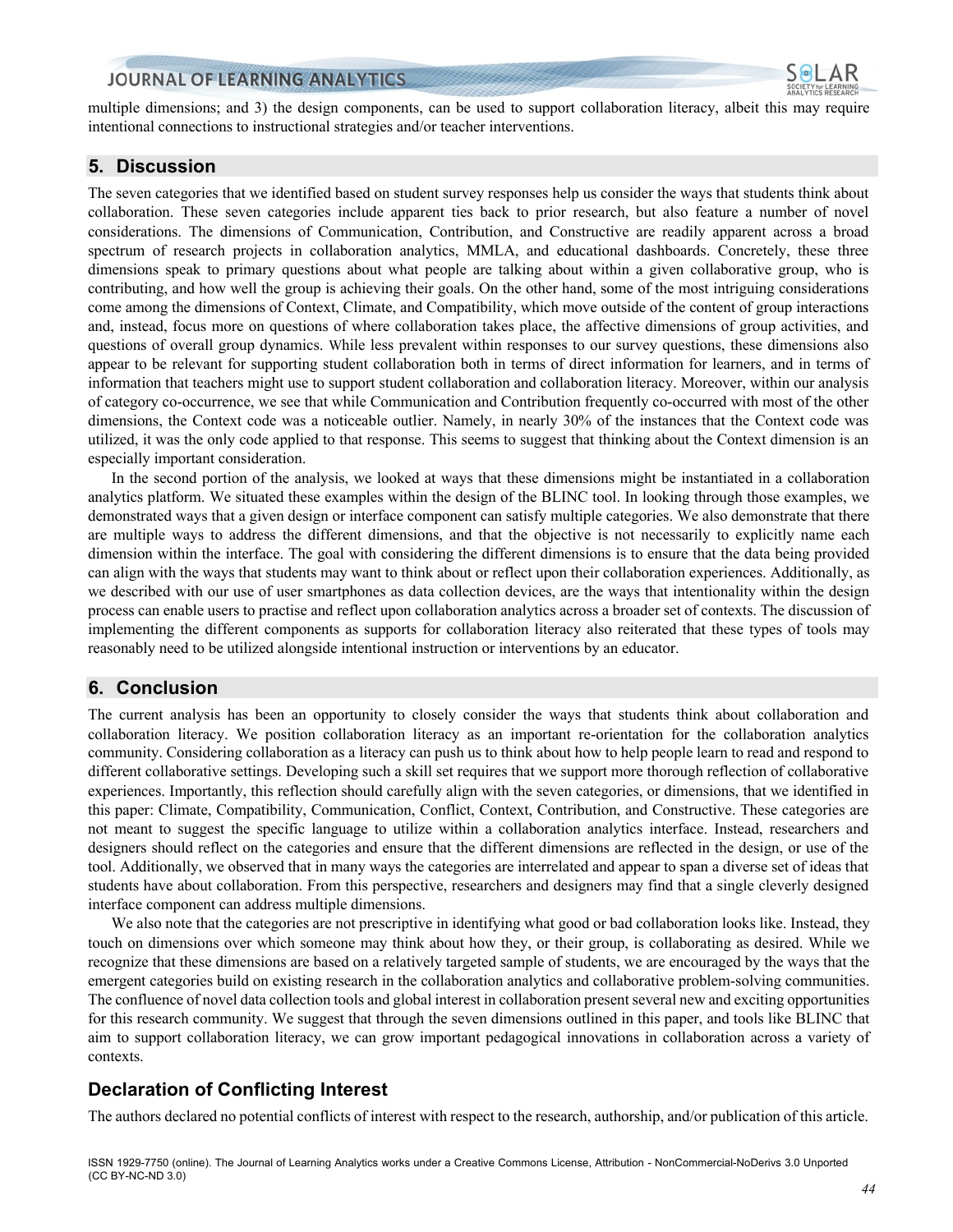

# **Funding**

The publication of this article received financial support through a grant from the Sony Electronics Corporation.

## **References**

- Alhadad, S. S. (2018). Visualizing data to support judgement, inference, and decision making in learning analytics: Insights from cognitive psychology and visualization science. *Journal of Learning Analytics*, *5*(2), 60–85. https://doi.org/10.18608/jla.2018.52.5
- Barron, B. (2003). When smart groups fail. *The Journal of the Learning Sciences*, *12(3)*, 307–359. https://doi.org/10.1207/S15327809JLS1203\_1
- Bassiou, N., Tsiartas, A., Smith, J., Bratt, H., Richey, C., Shriberg, E., & Alozie, N. (2016). Privacy-preserving speech analytics for automatic assessment of student collaboration. *Proceedings of the 17th Annual Conference of the International Speech Communication Association* (INTERSPEECH 2016), 8–12 September 2016, San Francisco, CA, USA (pp. 888–892). International Speech Communication Association. https://doi.org/10.21437/Interspeech.2016- 1569
- Berland, M., Davis, D., & Smith, C. P. (2015). AMOEBA: Designing for collaboration in computer science classrooms through live learning analytics. *International Journal of Computer-Supported Collaborative Learning, 10*(4), 425– 447. https://doi.org/10.1007/s11412-015-9217-z
- Binkley, M., Erstad, O., Herman, J., Raizen, S., Ripley, M., Miller-Ricci, M., & Rumble, M. (2012). Defining twenty-first century skills. In P. Griffin, B. McGaw, & E. Care (Eds.), *Assessment and teaching of 21st century skills* (pp. 17–66). Dordrecht: Springer Netherlands. https://doi.org/10.1007/978-94-007-2324-5\_2
- Blanchard, N., D'Mello, S., Olney, A. M., & Nystrand, M. (2015). Automatic classification of question & answer discourse segments from teacher's speech in classrooms. In O. C. Santos et al. (Eds.), *Proceedings of the 8th International Conference on Educational Data Mining* (EDM2015), 26–29 June 2015, Madrid, Spain (pp. 282–288). International Educational Data Mining Society. Retrieved from https://files.eric.ed.gov/fulltext/ED560555.pdf
- Boaler, J., Wiliam, D., & Brown, M. (2000). Students' experiences of ability grouping-disaffection, polarisation and the construction of failure. *British Educational Research Journal*, *26*(5), 631–648.
- Borge, M., & Rosé, C. P. (2016). Automated feedback on group processes: An experience report. In T. Barnes et al. (Eds.), *Proceedings of the 9th International Conference on Educational Data Mining* (EDM2016), 29 June–2 July 2016, Raleigh, NC, USA (pp. 573–574). International Educational Data Mining Society.
- Bos, M. C. (1937). Experimental study of productive collaboration. *Acta Psychologica, 3*, 315–426. https://doi.org/10.1016/S0001-6918(01)90007-1
- Carbone, E. (1999). Students behaving badly in large classes. *New Directions for Teaching and Learning*, *1999*(77), 35–43.
- Cukurova, M., Luckin, R., Mavrikis, M., & Millan, E. (2017). Machine and human observable differences in groups collaborative problem-solving behaviours. *Proceedings of the 12th European Conference on Technology Enhanced Learning* (EC-TEL 2017), 12–15 September 2017, Tallinn, Estonia (pp. 17–29). Lecture Notes in Computer Science, Springer.
- Cukurova, M., Luckin, R., Millan, E., & Mavrikis, M. (2018). The NISPI framework: Analysing collaborative problemsolving from students' physical interactions*. Computers & Education, 116*, 93–109. https://doi.org/10.1016/j.compedu.2017.08.007
- Cukurova, M., Zhou, Q., Spikol, D., & Landolfi, L. (2020). Modelling collaborative problem-solving competence with transparent learning analytics: Is video data enough? *Proceedings of the 10th International Conference on Learning Analytics and Knowledge* (LAK '20), 23–27 March 2020, Frankfurt, Germany (pp. 270–275). New York: ACM. https://doi.org/10.1145/3375462.3375484
- D'Angelo, C., Smith, J., Alozie, N., Tsiartas, A., Richey, C., & Bratt, H. (2019). Mapping individual to group level collaboration indicators using speech data. In K. Lund, G. Niccolai, E. Lavoué, C. Hmelo-Silver, G. Gweon, & M. Baker (Eds.), *A Wide Lens: Combining Embodied, Enactive, Extended, and Embedded Learning in Collaborative Settings. Proceedings of the 13th International Conference on Computer Supported Collaborative Learning* (CSCL 2019), 17–21 June 2019, Lyon, France (Vol. 2, pp. 628–631). International Society of the Learning Sciences.
- Dillenbourg, P., & Bachour, K. (2010). An interactive table for supporting participation balance in face-to-face collaborative learning*. IEEE Transactions on Learning Technologies, 3*(3), 203–213. https://doi.org/10.1109/TLT.2010.18
- Dillenbourg, P., Nussbaum, M., Dimitriadis, Y., & Roschelle, J. (2013). Design for classroom orchestration. *Computers & Education*, *69*, 485–492.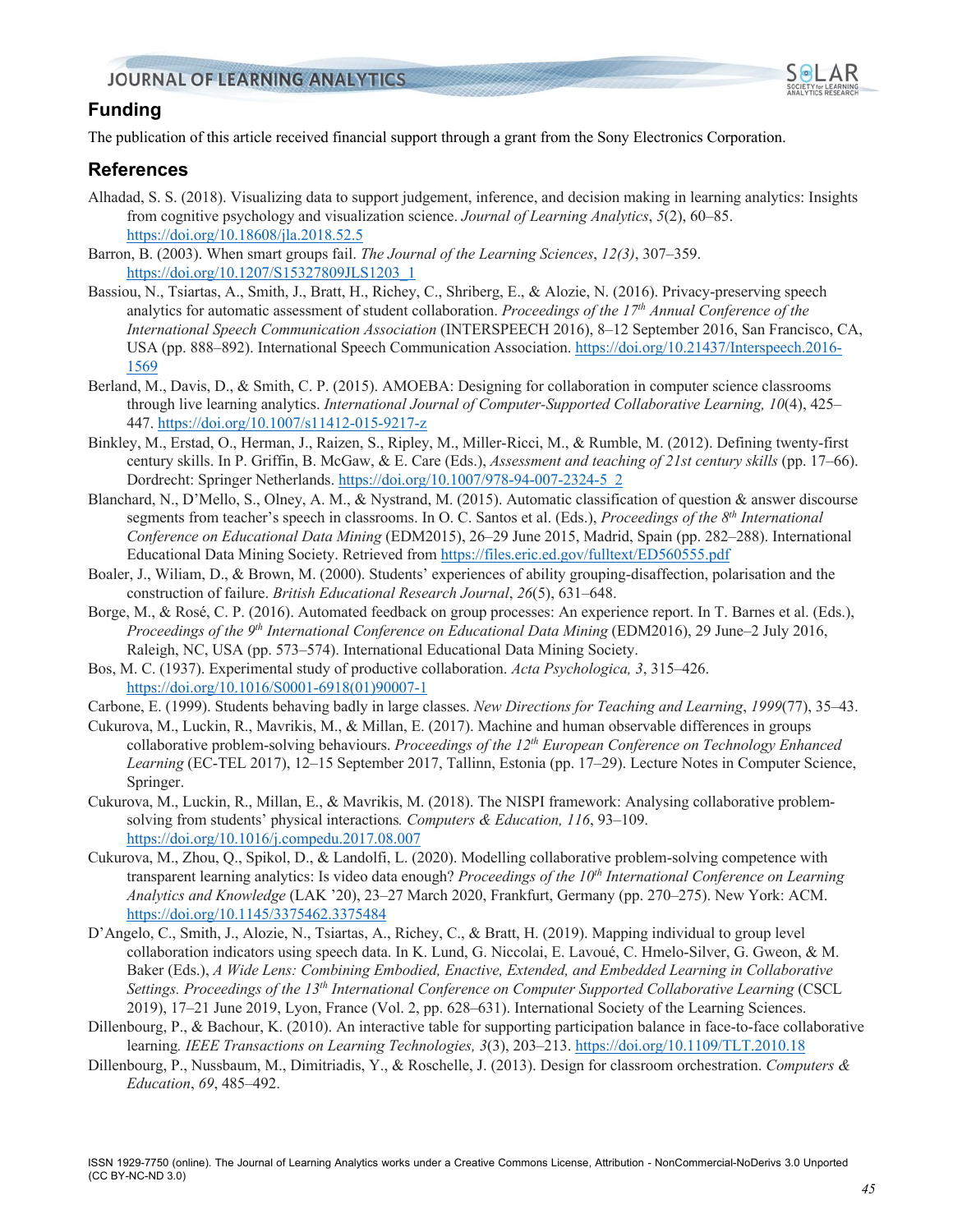- Dillenbourg, P., Zufferey, G., Alavi, H., Jermann, P., Do-lenh, S., & Bonnard, Q. (2011). Classroom orchestration: The third circle of usability. *Proceedings of the 9th International Conference on Computer-Supported Collaborative Learning*  (CSCL 2011), 4–8 July 2011, Hong Kong, China (Vol. 1, pp. 510–517). International Society of the Learning Sciences.
- Domínguez, F., Chiluiza, K., Echeverria, V., & Ochoa, X. (2015). Multimodal selfies: Designing a multimodal recording device for students in traditional classrooms. *Proceedings of the 17th ACM International Conference on Multimodal Interaction* (ICMI '15), 9–13 November 2015, Seattle, WA, USA (pp. 567–574). New York: ACM.
- Echeverria, V., Martinez-Maldonado, R., Shum, S. B., Chiluiza, K., Granda, R., & Conati, C. (2018). Exploratory versus explanatory visual learning analytics: Driving teachers' attention through educational data storytelling. *Journal of Learning Analytics*, *5*(3), 72–97. https://doi.org/10.18608/jla.2018.53.6
- Echeverria, V., Martinez-Maldonado, R., Shum, S. B., & Sydney, T. (2019). Towards collaboration translucence: Giving meaning to multimodal group data. *Proceedings of the 2019 CHI Conference on Human Factors in Computing Systems* (CHI '19), 4–9 May 2019, Glasgow, Scotland, UK (Paper No. 39, pp. 1–16). New York: ACM.
- Edmondson, A. C., & Lei, Z. (2014). Psychological safety: The history, renaissance, and future of an interpersonal construct. *Annual Review of Organizational Psychology and Organizational Behavior*, *1*(1), 23–43.
- Furuichi, K., & Worsley, M. (2018). Using physiological responses to capture unique idea creation in team collaborations. *Companion of the 2018 ACM Conference on Computer-Supported Cooperative Work & Social Computing* (CSCW '18) 3–7 November 2018, Jersey City, NJ, USA (pp. 369–372). New York: ACM.
- Gero, J., & Kannengiesser, U. (2004, 07). The situated function-behaviour-structure framework. *Design Studies, 25*(4), 373– 391. https://doi.org/10.1016/j.destud.2003.10.010
- Gibbs, G., Jenkins, A., & Alan, J. (Eds.). (1992). *Teaching large classes in higher education: How to maintain quality with reduced resources*. Hove, East Sussex, UK: Psychology Press.
- Glaser, B. G., & Strauss, A. L. (1967). The discovery of grounded theory. *International Journal of Qualitative Methods, 5*, 1–10. Retrieved from http://www.sxf.uevora.pt/wp-content/uploads/2013/03/Glaser\_1967.pdf
- Grover, S., Bienkowski, M., Tamrakar, A., Siddiquie, B., Salter, D., & Divakaran, A. (2016). Multimodal analytics to study collaborative problem solving in pair programming. *Proceedings of the 6th International Conference on Learning Analytics and Knowledge* (LAK '16), 25–29 April 2016, Edinburgh, UK (pp. 516–517). New York: ACM. https://doi.org/10.1145/2883851.2883877
- Hmelo-Silver, C. E., & Barrows, H. S. (2008). Facilitating collaborative knowledge building. *Cognition and Instruction, 26*(1), 48–94. https://doi.org/10.1080/07370000701798495
- Jung, Y. J., Toprani, D., Yan, S., & Borge, M. (2017). Children's participation in rulemaking to mitigate process problems in CSCL. In B. K. Smith, M. Borge, E. Mercier, & K. Y. Lim (Eds.), *Making a Difference: Prioritizing Equity and Access in CSCL. Proceedings of the 12th International Conference on Computer Supported Collaborative Learning* (CSCL 2017) 18–22 June 2017, Philadelphia, PA, USA (Vol. 2, pp. 652–655). International Society of the Learning Sciences.
- Marsh, A. A., Elfenbein, H. A., & Ambady, N. (2003). Nonverbal "accents": Cultural differences in facial expressions of emotion. *Psychological Science*, *14*(4), 373–376.
- Martinez-Maldonado, R., Kay, J., Buckingham Shum, S., & Yacef, K. (2019). Collocated collaboration analytics: Principles and dilemmas for mining multimodal interaction data. *Human–Computer Interaction*, *34*(1), 1–50.
- Martinez-Maldonado, R., Power, T., Hayes, C., Abdiprano, A., Vo, T., Axisa, C., & Buckingham Shum, S. (2017). Analytics meet patient manikins: Challenges in an authentic small-group healthcare simulation classroom. *Proceedings of the 7th International Conference on Learning Analytics and Knowledge* (LAK '17), 13–17 March 2017, Vancouver, BC, Canada (pp. 90–94). New York: ACM. http://doi.acm.org/10.1145/3027385
- Mayo, E. (1939). Routine interaction and the problem of collaboration. *American Sociological Review*, *4*(3), 335–340. https://doi.org/10.2307/2084920
- Ochoa, X., Chiluiza, K., Mendez, G., Luzardo, G., Guamán, B., & Castells, J. (2013). Expertise estimation based on simple multimodal features. *Proceedings of the 15<sup>th</sup> ACM International Conference on Multimodal Interaction* (ICMI '13), 9– 13 December 2013, Sydney, Australia (pp. 583–590). New York: ACM. https://doi.org/10.1145/2522848.2533789
- Oviatt, S., & Cohen, A. (2014). Written activity, representations and fluency as predictors of domain expertise in mathematics. *Proceedings of the 16th ACM International Conference on Multimodal Interaction* (ICMI '14), 12–16 November 2014, Istanbul, Turkey (pp. 10–17). New York: ACM. https://doi.org/10.1145/2663204.2663245
- Oviatt, S., Cohen, A., & Weibel, N. (2013). Multimodal learning analytics: Description of math data corpus for ICMI grand challenge workshop. *Proceedings of the 15<sup>th</sup> ACM International Conference on Multimodal Interaction* (ICMI '13), 9– 13 December 2013, Sydney, Australia (pp. 563–568). New York: ACM. https://doi.org/10.1145/2522848.2533790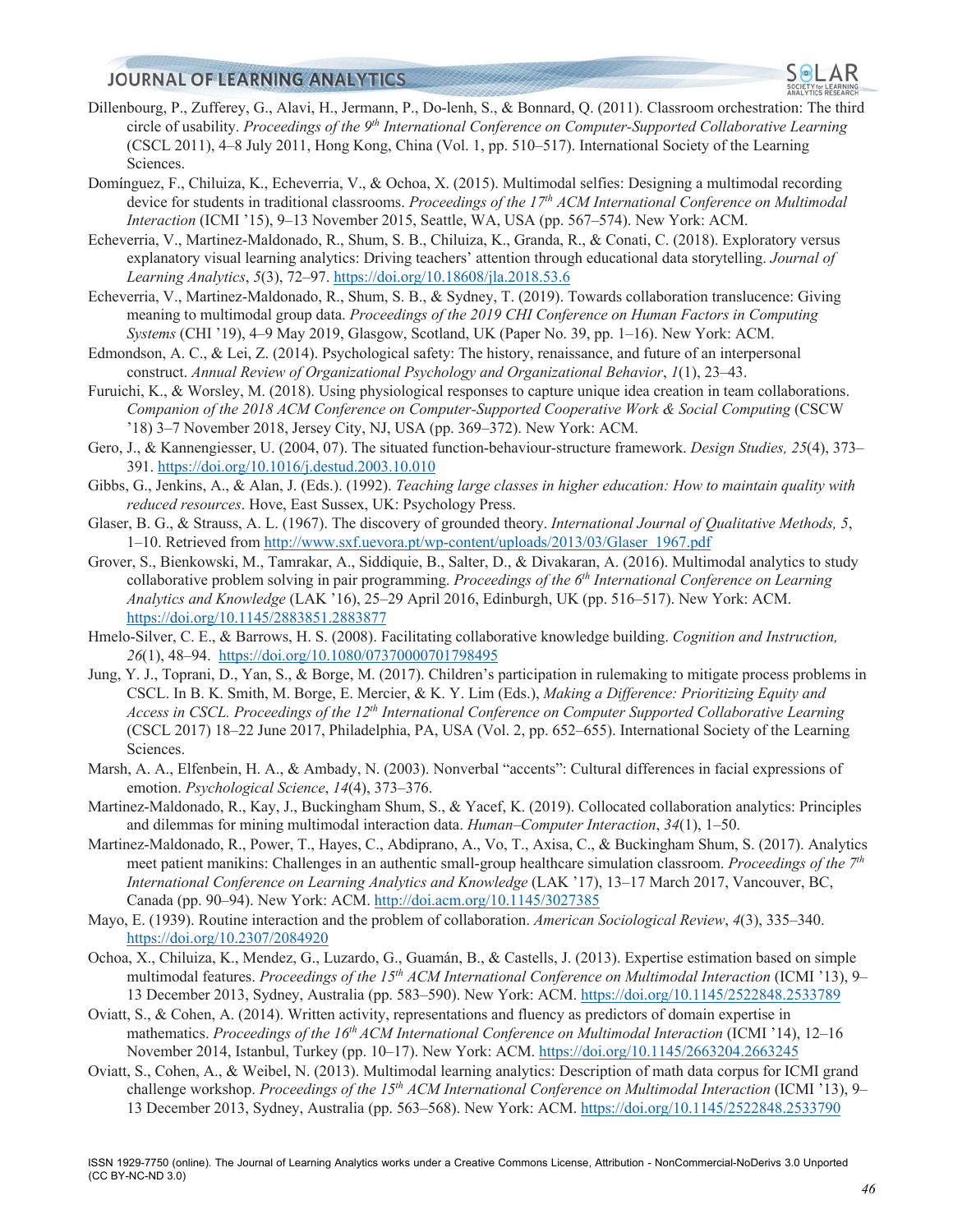- Praharaj, S., Scheffel, M., Drachsler, H., & Specht, M. (2018). Multimodal analytics for real-time feedback in co-located collaboration. *Proceedings of the 13th European Conference on Technology Enhanced Learning* (EC-TEL 2018)*,* 3–5 September 2018, Leeds, UK (pp. 187–201). Lecture Notes in Computer Science, Springer.
- Reimers, G., & Neovesky, A. (2015). Student focused dashboards. In S. Zvacek, M. T. Restivo, J. Uhomoibhi, M. Helfert (Eds.), *Proceedings of the 7th International Conference on Computer Supported Education* (CSEDU 2015), 23–25 May 2015, Lisbon, Portugal (Vol. 1, pp. 399–404). Springer.
- Roschelle, J. (1999). Learning by collaborating: Convergent conceptual change. *The Journal of the Learning Sciences, 2*(3), 235–276.
- Schneider, B., & Blikstein, P. (2015). Unraveling students' interaction around a tangible interface using multimodal learning analytics. *Journal of Educational Data Mining, 7*(3), 89–116.
- Schneider, B., & Pea, R. (2015). Does seeing one another's gaze affect group dialogue? A computational approach. *Journal of Learning Analytics, 2*(2), 107–133. https://doi.org/10.18608/jla.2015.22.9
- Schneider, B., Sharma, K., Cuendet, S., Zufferey, G., Dillenbourg, P., & Pea, R. (2018). Leveraging mobile eye-trackers to capture joint visual attention in co-located collaborative learning groups. *International Journal of Computer-Supported Collaborative Learning, 13*(3), 241–261.
- Spikol, D., Cukurova, M., & Ruffaldi, E. (2017). Using multimodal learning analytics to identify aspects of collaboration in project-based learning. In B. K. Smith, M. Borge, E. Mercier, & K. Y. Lim (Eds.), *Making a Difference: Prioritizing Equity and Access in CSCL. Proceedings of the 12th International Conference on Computer Supported Collaborative Learning* (CSCL 2017) 18–22 June 2017, Philadelphia, PA, USA (Vol. 1, pp. 263–270). International Society of the Learning Sciences. https://doi.org/10.22318/cscl2017.37
- Spikol, D., Avramides, K., & Cukurova, M. (2016). Exploring the interplay between human and machine annotated multimodal learning analytics in hands-on STEM activities. *Proceedings of the 6th International Conference on Learning Analytics and Knowledge* (LAK '16), 25–29 April 2016, Edinburgh, UK (pp. 522–523). New York: ACM. https://doi.org/10.1145/2883851.2883920
- Spikol, D., Superiore, S., Anna, S., & Landolfi, L. (2020). Modelling collaborative problem-solving competence with transparent learning analytics: Is video data enough? *Proceedings of the 10th International Conference on Learning Analytics and Knowledge* (LAK '20), 23–27 March 2020, Frankfurt, Germany (pp. 270–275). New York: ACM. https://doi.org/10.1145/3375462.3375484
- Stone, P. J., Bales, R. F., Namenwirth, J. Z., & Ogilvie, D. M. (1962). The general inquirer: A computer system for content analysis and retrieval based on the sentence as a unit of information. *Systems Research and Behavioral Science, 7*(4), 484–498.
- Tausczik, Y. R., & Pennebaker, J. W. (2010). The psychological meaning of words: LIWC and computerized text analysis methods. *Journal of Language and Social Psychology, 29*(1), 24–54.
- Teasley, S. D. (2017). Student facing dashboards: One size fits all? *Technology, Knowledge and Learning*, *22*(3), 377–384.
- Terken, J., & Sturm, J. (2010). Multimodal support for social dynamics in co-located meetings. *Personal and Ubiquitous Computing, 14*(8), 703–714. https://doi.org/10.1007/s00779-010-0284 -x
- Tse, E., Greenberg, S., Shen, C., & Forlines, C. (2007). Multimodal multiplayer tabletop gaming. *Computers in Entertainment, 5*(2), 12. https://doi.org/10.1145/1279540.1279552
- Van Leeuwen, A. V., Janssen, J., Erkens, G., & Brekelmans, M. (2015). Teacher regulation of cognitive activities during student collaboration: Effects of learning analytics. *Computers & Education, 90,* 80–94. http://doi.org/10.1016/j.compedu.2015.09.006
- Vrzakova, H., Amon, M. J., Stewart, A., Duran, N. D., & Mello, S. K. D. (2020). Focused or stuck together: Multimodal patterns reveal triads' performance in collaborative problem solving. *Proceedings of the 10th International Conference on Learning Analytics and Knowledge* (LAK '20), 23–27 March 2020, Frankfurt, Germany (pp. 295–304). New York: ACM. https://doi.org/10.1145/3375462.3375467
- Williams, R. (2015). The non-designer's design book: Design and typographic principles for the visual novice. London: Pearson Education.
- Wise, A. F., & Chiu, M. M. (2011). Analyzing temporal patterns of knowledge construction in a role-based online discussion. *International Journal of Computer-Supported Collaborative Learning, 6*(3), 445–470. https://doi.org/10.1007/s11412-011-9120-1
- Worsley, M., & Blikstein, P. (2015). Leveraging multimodal learning analytics to differentiate student learning strategies. *Proceedings of the 5th International Conference on Learning Analytics and Knowledge* (LAK '15), 16–20 March 2015, Poughkeepsie, NY, USA (pp. 360–367). New York: ACM. https://doi.org/10.1145/2723576.2723624
- Worsley, M., & Blikstein, P. (2018). A multimodal analysis of making. *International Journal of Artificial Intelligence in Education, 28*(3), 385–419.